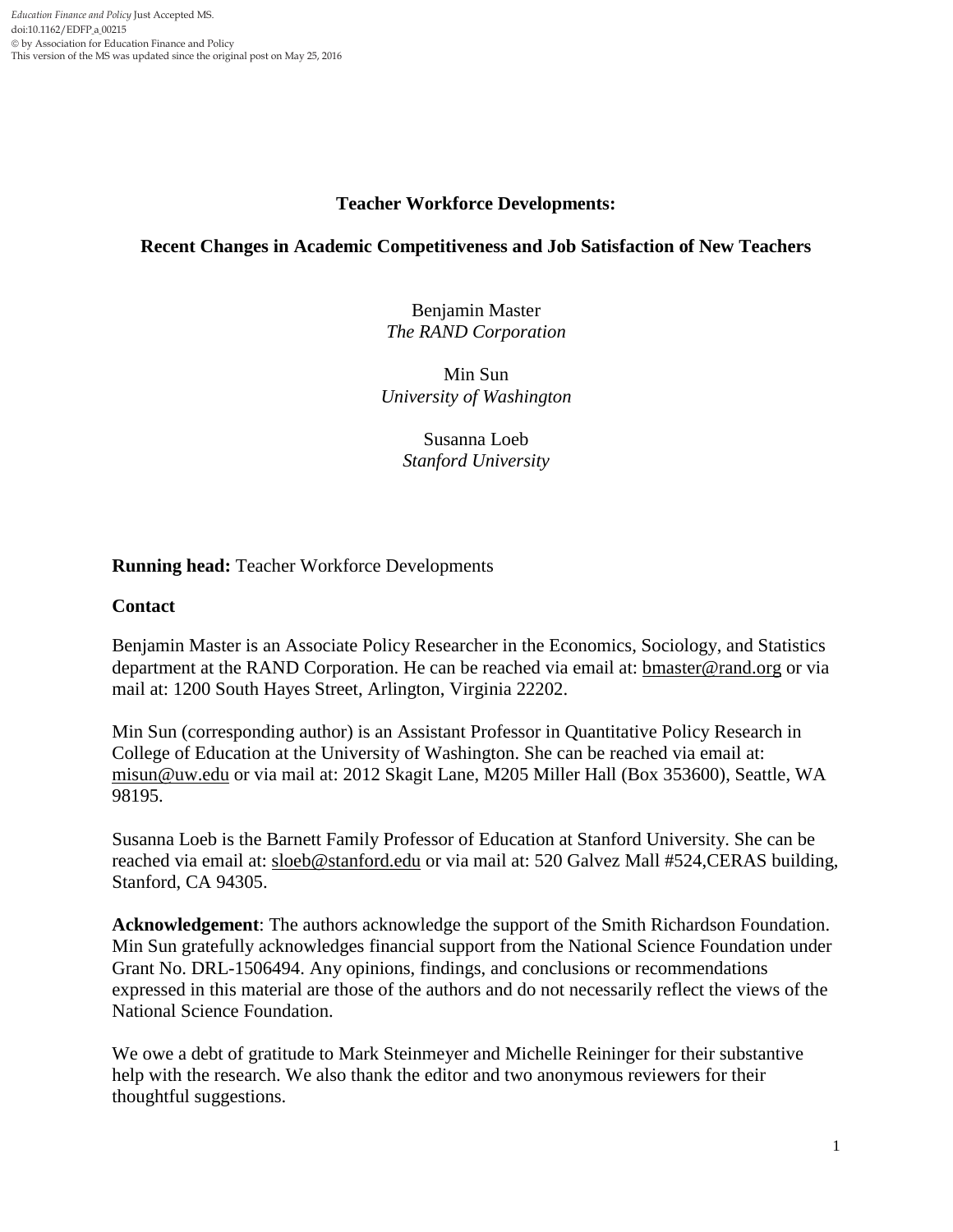#### **Teacher Workforce Developments:**

#### **Recent Changes in Academic Competitiveness and Job Satisfaction of New Teachers**

## **Abstract**

Policy makers and school leaders are perennially concerned with the capacity of the nation's public schools to recruit and retain highly skilled teachers. Over the past two decades, policy strategies including the federal No Child Left Behind Act and alternative pathways to teaching, as well as changes in the broader labor market, have altered the context in which academically skilled college graduates choose whether to enter teaching, and, if so, where to teach. Using data from 1993 to 2008, we find that schools nationwide are recruiting a greater share of academically skilled college graduates into teaching, and that increases in teachers' academic skills are especially large in urban school districts that serve predominantly non-white students. On the other hand, the increase in the share of academically skilled teachers coincides with the lower likelihood of non-white teachers being employed. Once teaching, non-white teachers report substantially lower job satisfaction than other teachers. The issue of how to recruit and support an academically skilled and diverse teacher workforce remains pressing.

**Keywords**: Teacher workforce, Teacher academic skills, Job satisfactions of teachers **JEL code**: J21; J24; J28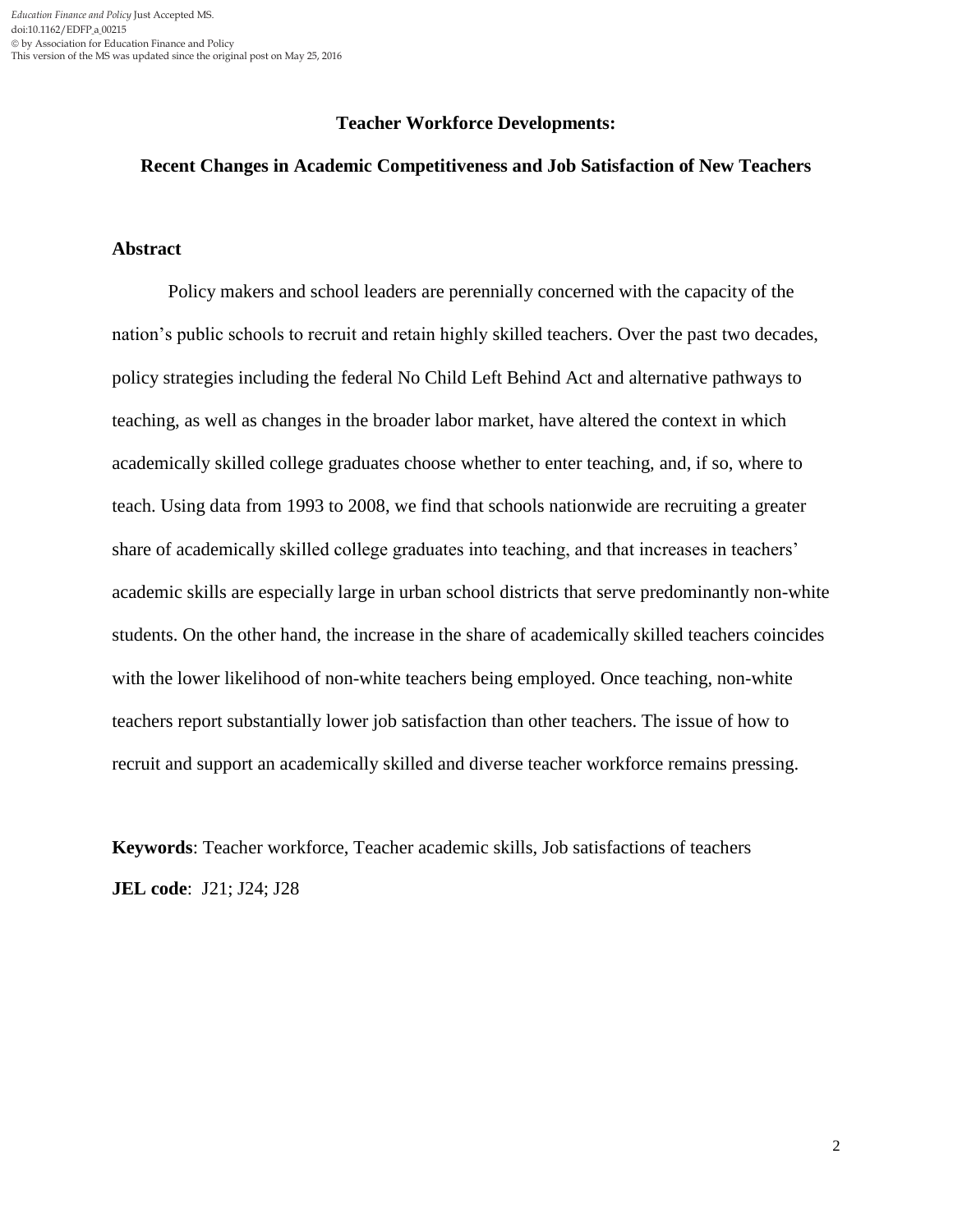#### <A>**1. Introduction**

The capacity of the nation's public schools to attract highly skilled college graduates into teaching is a perennial concern of both policy-makers and school leaders. While research provides evidence that teachers' academic qualifications are only modestly aligned with measures of their instructional effectiveness (Goldhaber 2008; Murnane and Steele 2007), the academic ability of individuals entering teaching is an indicator of the attractiveness of the profession, and may reflect the schools' capacity to recruit talented individuals along other, unobserved dimensions. Comparative analyses of highly successful school systems such as Finland, Korea, and Japan frequently contrast those nations' success at recruiting "top talent" into teaching with the comparatively low status of the teaching profession in the U.S. (Auguste, Kihn, and Miller 2010; Darling-Hammond 2010; OECD 2012; Tucker 2011). In 2009, the former U.S. Secretary of Education Arne Duncan called for America's colleges of education to increase the selectivity of students and improve their programs to better prepare new teachers. More recently, the U.S. Department of Education, in partnership with the nation's two largest teacher unions, Teach for America, and several other organizations, launched the TEACH campaign aimed at recruiting America's best to teach (Rich 2013). These recent policy initiatives further elevate the national discussion of recruiting "top talent" into the teaching profession.

Over the last two decades, significant federal legislation including the No Child Left Behind (NCLB) Act of 2001 contain features intended to promote the recruitment of more "high quality" teachers such as higher minimum standards for teachers' certification (Loeb and Miller 2006). Available evidence shows a trend from 1993 to 2007 that teachers after NCLB are working longer hours, perceive greater control in their own classrooms, and feel greater support among peers, administrators, and parents (Grissom, Nicholson-Crotty, and Harrington 2014).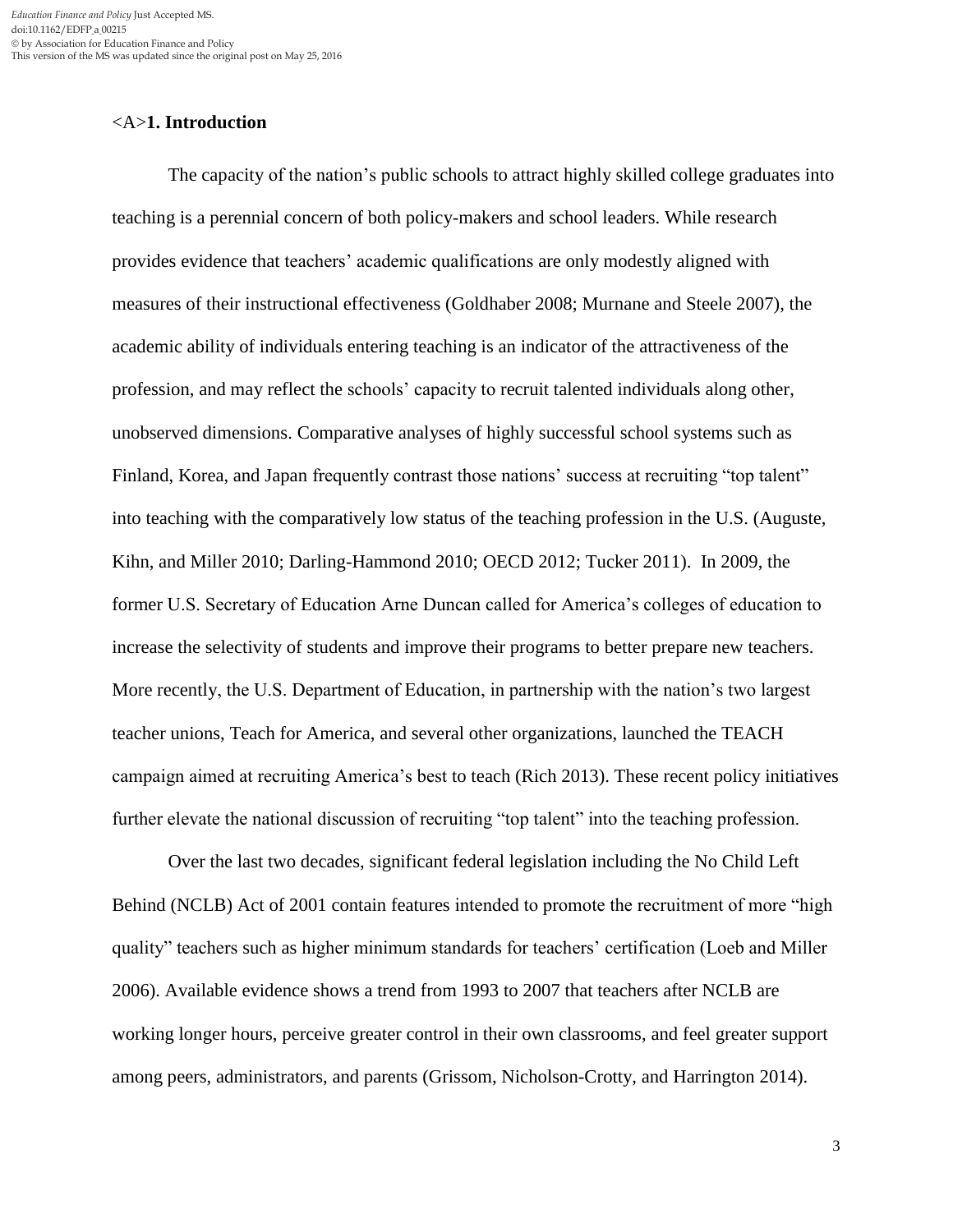This change may influence new graduates' view of teaching profession and their job satisfaction once they enter into this profession.

Spurred by both the NCLB legislation and by the difficulty of attracting teachers in many schools and subject areas, alternate pathways into teaching also expanded rapidly. In 1995, 6,932 teachers were prepared through alternative certification programs. That number jumped to 59,000, or about one-third of newly hired teachers in 2007 (Grossman and Loeb 2008, p.4). Many alternate pathways, including such prominent programs as Teach for America and Troops to Teachers, focus on filling teaching assignments in hard-to-staff schools in particular. The increase in the diversity of pathways into the teaching profession might be an important source of the increase in academic talent in the profession (Johnson, Birkeland, and Peske 2005).

Alongside political efforts and evolving pathways into teaching, substantial fluctuations in the nation's economic conditions and accompanying impacts on labor markets and on public financing of education likely influenced the attractiveness of the teaching profession to new college graduates. The tech-boom of the early 2000's and the aftermath of the financial collapse in 2008 represent sharp contrasts in this respect. The latter corresponded to substantial reductions in state education spending in many states as well as reductions in private-sector jobs (Leachman and Mai 2013). There is some evidence of an increase in the instructional effectiveness of teachers entering the profession during the "Great Recession," potentially due to these labor market conditions and the associated increase in the relative attractiveness of teacher salaries relative to salaries in alternative occupations (Nagler, Piopiunik, and West 2015).

Previous research describing the academic qualifications of incoming teachers indicates that higher-scoring college graduates had become increasingly less likely to enter teaching since the 1950's, but that this trend may have reversed in recent years. As of the 1990's, higher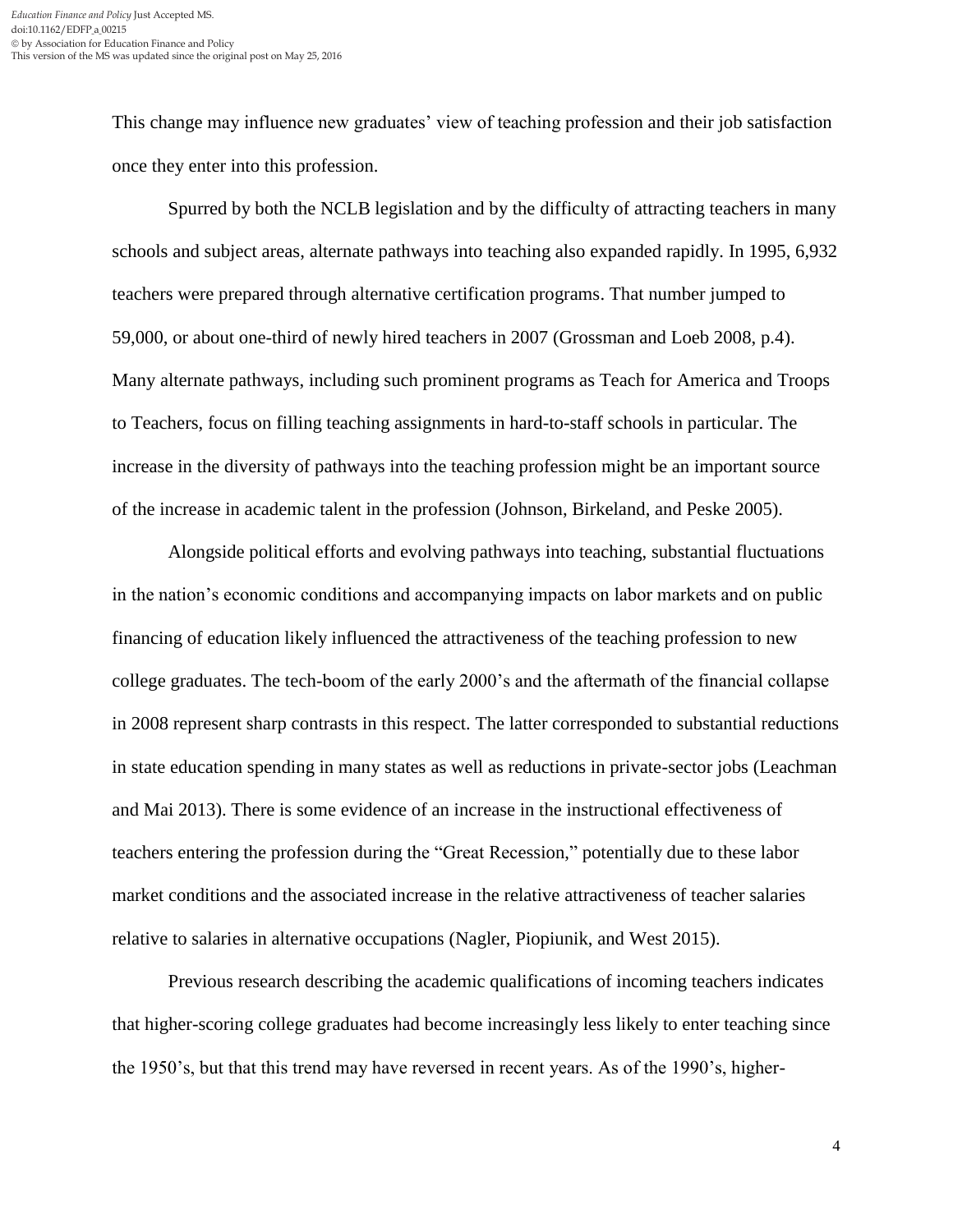scoring college graduates were significantly less likely to enter teaching, capping a decline over several previous decades as changes in the labor market opened up more alternative career opportunities for women (Bacolod 2007; Corcoran, Evans, and Schwab 2004). However, more recent evidence indicates that the academic quality of new teachers may have rebounded since then, with increases in the aggregate SAT scores, GPA, and college competitiveness of prospective and new teachers (Goldhaber and Walch 2013; Lankford et al. 2014).

While the recent uptick in incoming teachers' academic competitiveness nationwide has been highlighted as an encouraging development (Goldhaber and Walch 2013), extant research has not examined the other characteristics of teachers that are contributing to this trend such as race/ethnicity, nor where teachers with higher academic ability are recruited to teach. In addition, it remains unclear whether improvements in schools' ability to recruit more academically skilled teachers correspond to more positive job experiences for new teachers after they are employed so that they would more likely stay. Both teacher job and pay satisfaction have been shown to be predictive of teacher retention decisions, yet we know little about changes in such satisfaction of new teachers (Guarino, Santibañez, and Daley 2006; Stockard and Lehman 2004)

Along with concerns about the quality of new teacher recruits in the aggregate, a substantial body of research has documented disparities in the qualifications and academic ability levels of individuals teaching in "hard-to-staff" schools that serve more poor, black and Hispanic students, particularly in urban contexts (Clotfelter, Ladd, and Vigdor 2007; Lankford, Loeb, and Wyckoff 2002; Peske and Haycock 2006). Teachers in these schools historically have been more likely to be provisionally or emergency certified, and typically scored lower on ability tests and licensure exams. Moreover, despite research indicating that being taught by a teacher of the same race improves students' academic outcomes (Dee 2005; Villegas and Lucas 2004), there has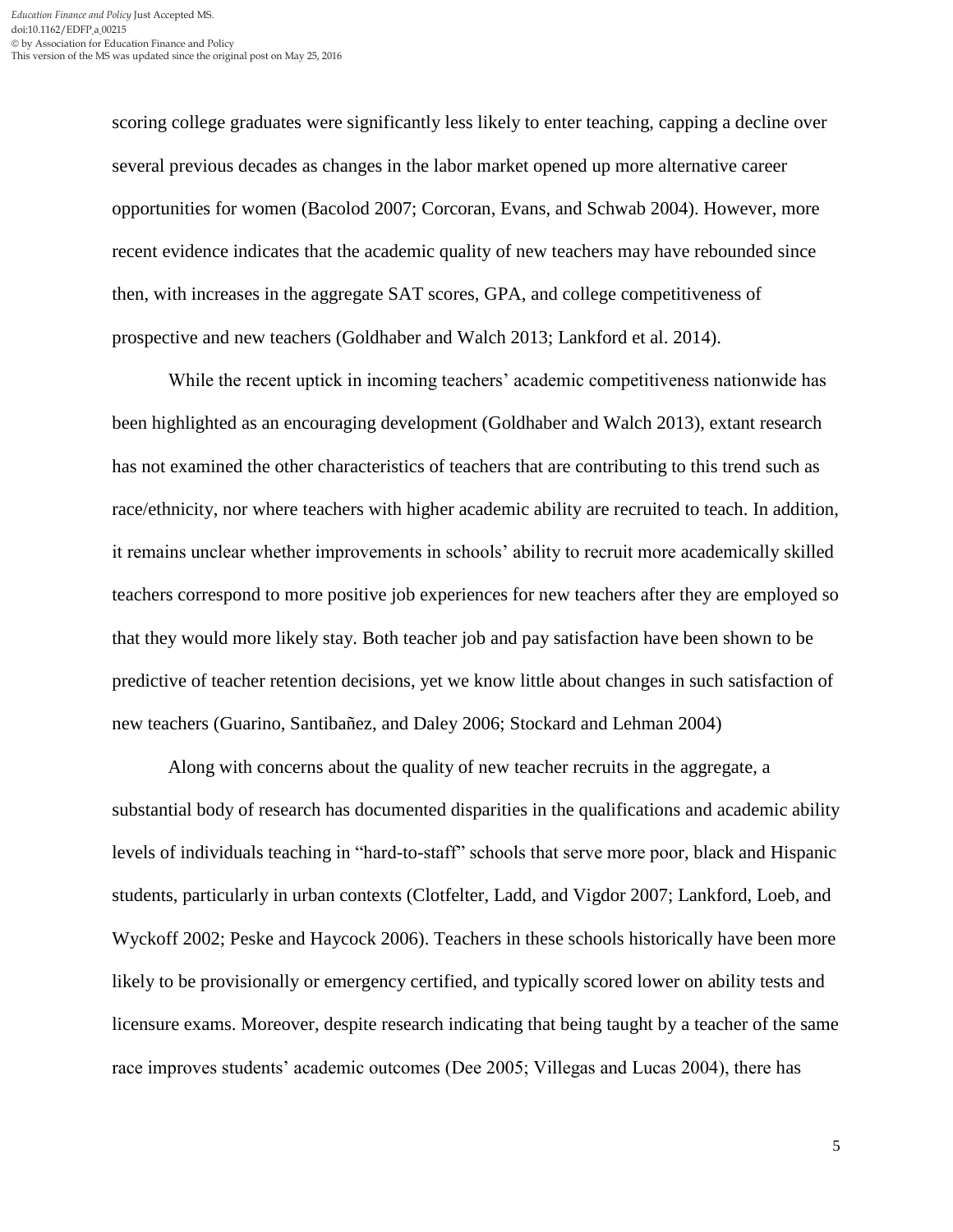been a persistent and large gap between the percentage of non-white students and the percentage of non-white teachers in the U.S. system. For example, about 32 percent of students enrolled in 1993-04 and 41 percent of students enrolled in 2007-08 were not white, while the percentage of non-white teachers was 13 percent in 1993-94 and 17 percent in 2007-08 (Ingersoll and May 2011). Another challenge of building a diverse teaching workforce is that minority teachers frequently teach in more challenging environments, tend to be less satisfied with their jobs, and are correspondingly less likely to remain in teaching (Ingersoll and May 2011). In light of these challenges, improving the capacity of schools to recruit and retain an academically skilled and diverse workforce may be critical to addressing the persistent academic achievement gaps of minority students.

In this study, we build on prior research by examining the improvement in new teachers' academic qualifications in greater detail, and by considering the work experiences of new teachers after they began teaching. Using the Baccalaureate and Beyond (B&B) studies in 1993, 2000, and 2008, we describe the subgroups of incoming teachers that have seen the most change in academic background, as well as the characteristics of schools where academically skilled teachers are increasingly employed. We supplement data on the academic ability scores of new teacher hires with survey data on new teachers' job satisfaction over time, both overall and related to specific aspects of the job. These additional data provide information regarding the relative attractiveness of teaching in comparison to other professions, over time. The observed patterns offer insight into the potential drivers of recent changes.

We specifically ask the following five research questions:

1. How has the academic ability of recent college graduates entering teaching changed across the graduating classes of 1993, 2000, and 2008?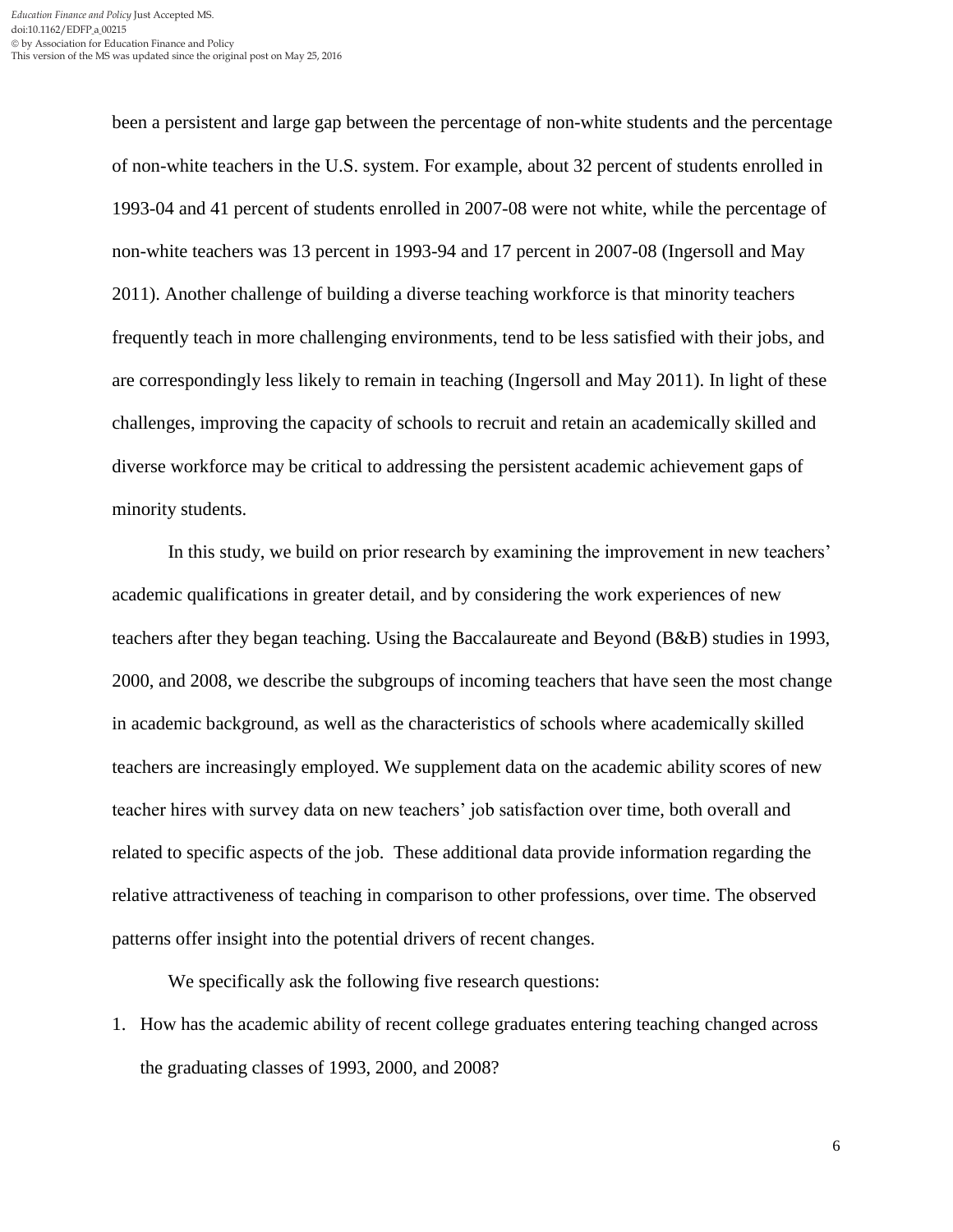- 2. How have new teachers' academic ability varied over time as a function of teachers' characteristics, including their demographics and the grades and subjects in which they teach?
- 3. How has the distribution of academically skilled new teachers to schools changed over this period, particularly for schools that serve disproportionately poor and minority students?
- 4. How has new teachers' reported job satisfaction changed over time, both overall and with regard to job pay and job security in particular?
- 5. How have changes in teachers' reported job satisfaction varied by teacher characteristics and school contexts?

#### <A>**2. Data Description**

Our analyses rely on data from three Baccalaureate and Beyond (B&B) studies conducted by the National Center for Education Statistics (NCES). Each study includes a nationally representative survey of graduates from postsecondary institutions, and in each case we use survey data from graduates collected in the year immediately after they earned their bachelor degrees (i.e. 1994, 2001, and 2009). These survey data are linked to extensive information about graduates' educational experience and test scores, demographic backgrounds, and postgraduation work experiences.

In the case of teachers, the B&B studies include data about the schools at which they reported working, drawn from the U.S. Department of Education's Common Core of Data (CCD). When linking teachers to schools, we identify the most recent school they taught at following graduation. We summarize our key measures below.

#### <B>*Teacher Characteristics and Job Experiences*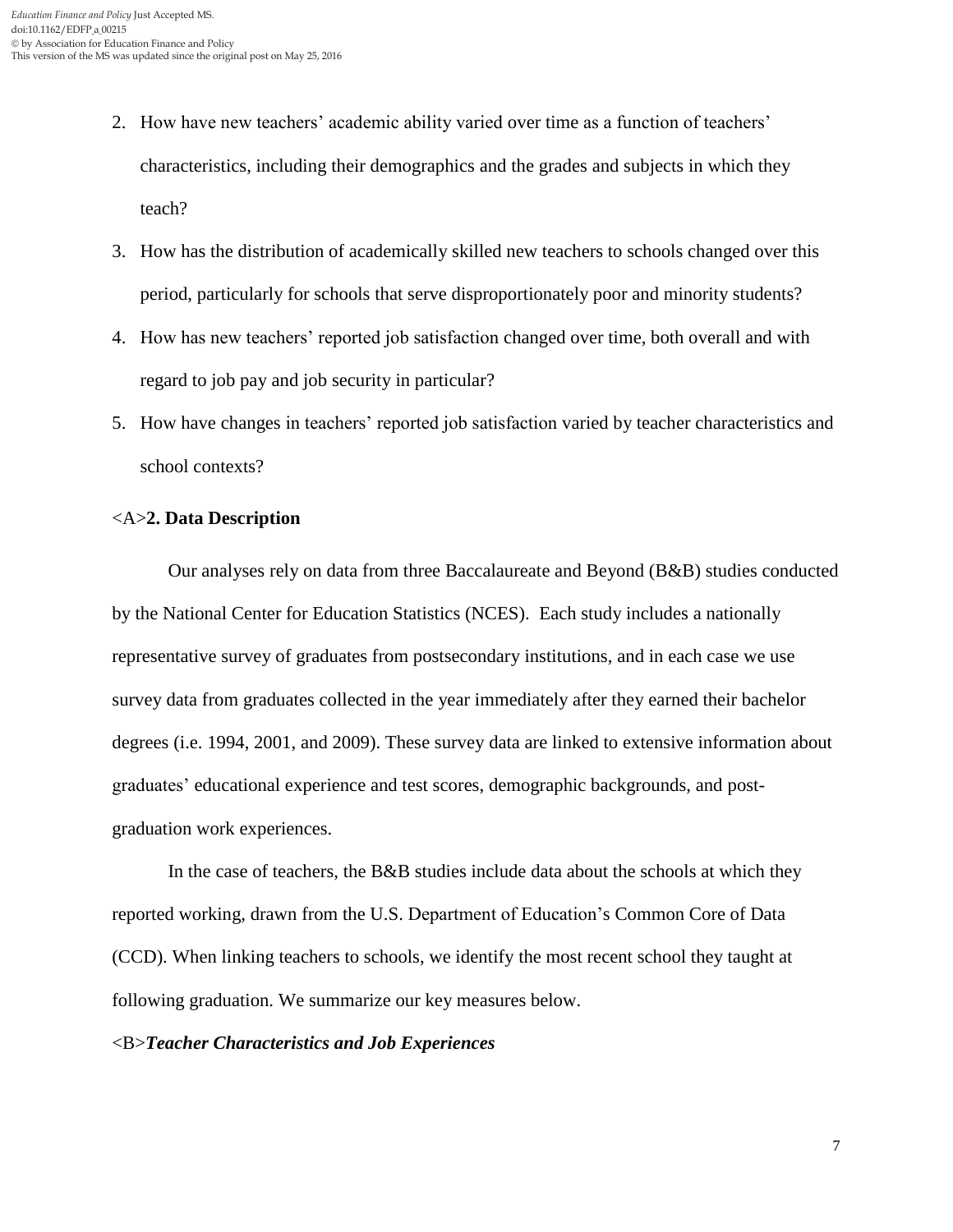The B&B studies include a range of information about recent graduates and about incoming teachers. We specifically utilize data on graduates' gender, race and academic ability. When comparing teachers to other graduates, we include only teachers who are employed full time in grades K-12, excluding substitute teachers and teacher aides. We derive the measure of graduates' academic ability from individuals' SAT and ACT test performance. Within our nationally representative sample, we estimate individuals' relative percentile ranking on SAT and ACT scores separately, both for their combined scores and for verbal and math separately. Our academic ability measures are thus individuals' test score percentile relative to that of their peer graduates from postsecondary institutions. We use ACT percentile ranks as a substitute measure for those individuals who did not take the SAT or for whom SAT data are unavailable.<sup>1</sup> In order to examine teachers' on-the-job experiences, we consider three survey questions about degree recipients' job satisfaction that were identical in the 2000 and 2008 cohort surveys.<sup>2</sup> These questions, which were given to all employed degree recipients, asked whether graduates were satisfied with their jobs overall, with their job pay, and with their job security in the year after graduation. As a benchmark, we compare responses from teachers to those from other professionals within each cohort.

#### <B>*School and Role Characteristics*

l

In order to evaluate the distribution of teachers by academic ability level and reported job satisfaction, we include several characteristics of teachers' roles and the schools where they taught. Our role characteristics include a measure of the highest grade level taught by the teacher

<sup>&</sup>lt;sup>1</sup> The correlations between the ACT and SAT percentiles among those who took both SAT and ACT in our three samples are 0.86 in the 1993 cohort, 0.88 in the 2000 cohort, and 0.91 in the 2008 cohort. These high correlation coefficients indicate that an individual who scored well on the SAT would most likely have scored well on the ACT if he or she were to take this test.

<sup>&</sup>lt;sup>2</sup> The job satisfaction survey questions of our interest were either unavailable or were framed in substantially different ways in the 1993 cohort B&B survey. Thus, we exclude this year's data from the analysis.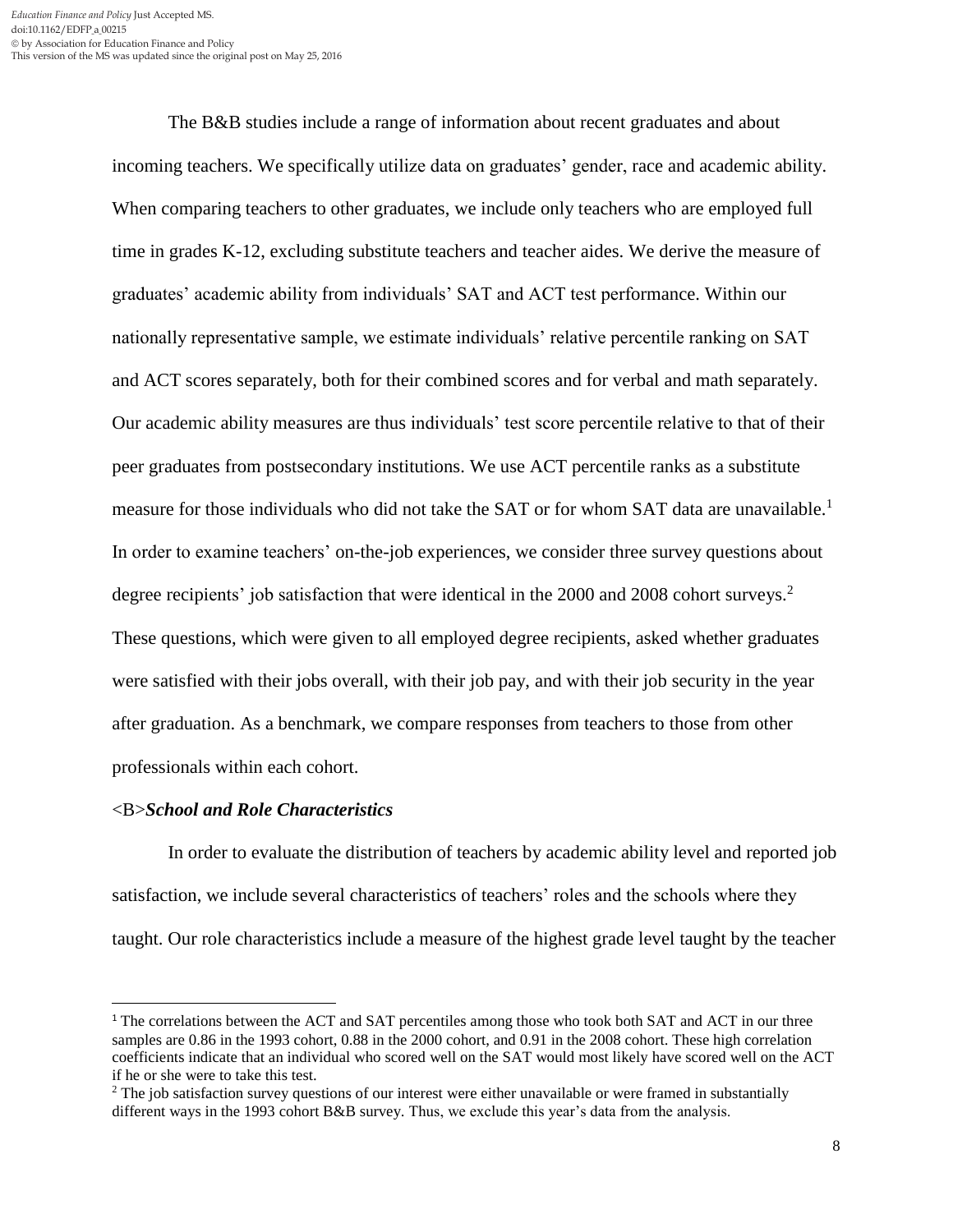as well as the subject matter taught. We use teachers' grade level assignment to distinguish between secondary (grades 7-12) and elementary (grades K-6) school teachers, and we use subject area assignments to distinguish secondary teachers who teach science, math, and technology (i.e. "STEM" subjects) from secondary teachers in other subject areas.

Our available data on school characteristics include whether each teacher's school is public or private, the school's locale (urban, rural, or other), and information about the demographic composition of the students, including race/ethnicity and eligibility for lunch subsidies as a proxy for family income. Available lunch eligibility data from the 2000 cohort include the percent of students eligible for free lunch. This differs slightly from the 1993 and 2008 cohorts, where we have data on the combined percent of students eligible for free or reduced price lunch status. To standardize our measures of student poverty across cohorts, we calculate a relative proportion of low-income students by ranking schools within each cohort according to the poverty indicator available for that cohort. Finally, we create indicator measures for schools that serve predominantly non-white students (>66%), and for schools in the top third of the distribution of the proportion of students eligible for subsidized lunch.

#### **<**A**>3. Analytic Strategies**

To address our research questions, we first provide descriptive summaries of the academic ability scores and job satisfaction rates of teachers and other graduates. In each case, we include information regarding the confidence intervals around our point estimates from the nationally representative samples. We also examine patterns in the distribution of teacher academic ability scores as a function of teacher and school characteristics.

We then use multivariate regression analyses to predict (1) the academic ability score percentiles of new teachers across different teacher and school characteristics; and (2) the job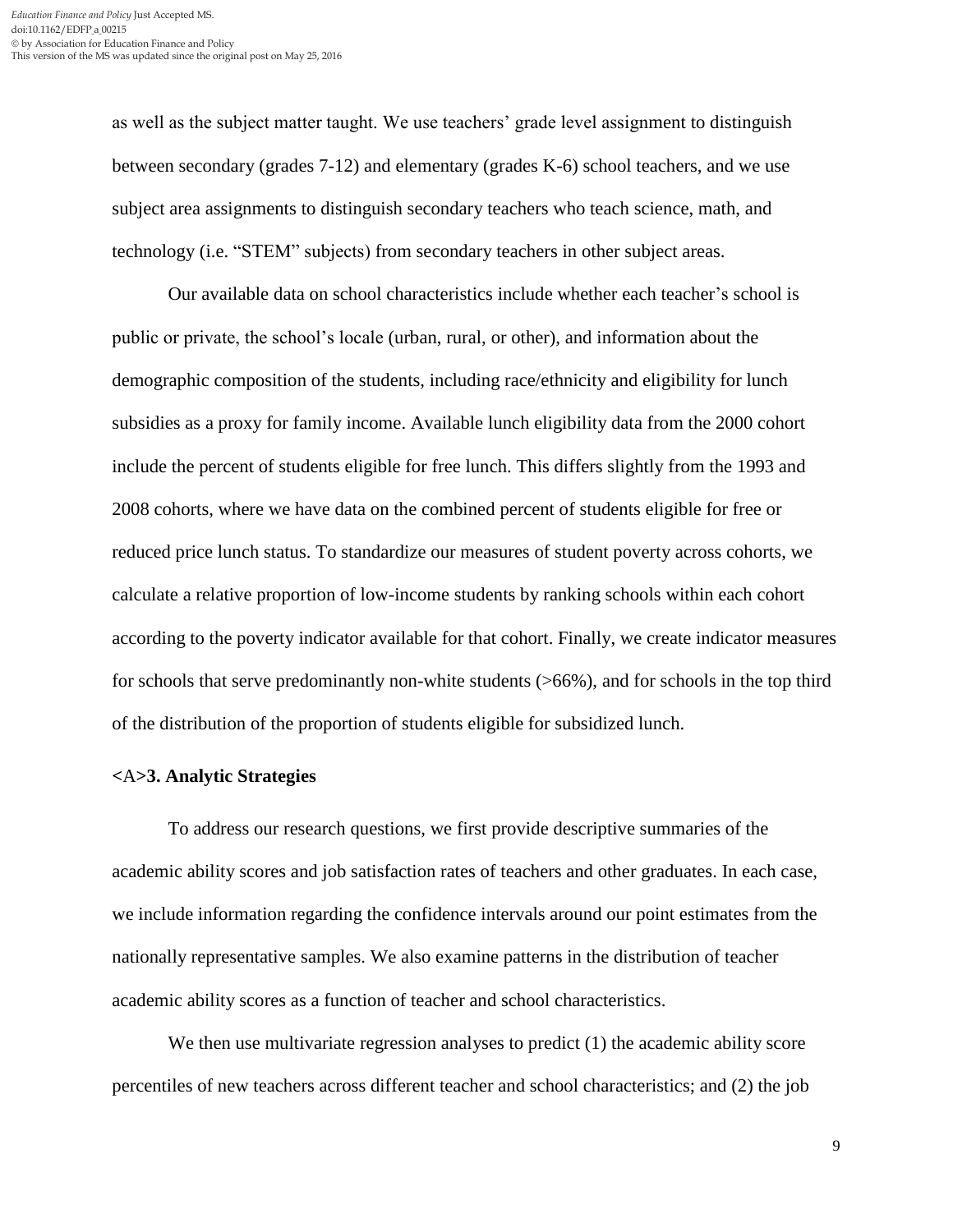satisfaction rates of new teachers across a range of teacher and school characteristics. When predicting job satisfaction, we utilize logit models to estimate the likelihood that teachers are satisfied with their job across different teacher and school characteristics, and report the results in the form of odds ratios. Our analyses utilize the sampling weights and the Balanced Repeated Replication (BRR) weights appropriate to each of the individual B&B samples in question.

Some individual and school characteristics data are missing for individual survey respondents, related to the B&B study design and implementation. Missing data occur, for instance, when a surveyed teacher did not provide sufficient information to identify the school where they taught, or when CCD datasets were missing information about a school that was successfully identified. We impute data in cases of missing values for each of our independent variables of interest using a multiple imputation strategy. We also include additional information related to the instances of missing data via two descriptive tables in Appendix A. Table A-1 details the extent of missing data for each of the variables in our analyses, and Table A-2 examines whether observations with and without any missing school-level data appear significantly different in terms of observable characteristics of teachers. By and large, they do not. Nevertheless, since these data are not missing at random, it is possible that our results may be biased in some instances due to missing data. We provide additional technical details of our approach to handling missing data in Appendix B.

#### **<**A**>4. Findings**

# <B>*How Has the Academic Ability of Recent College Graduates Entering Teaching Changed across the Graduating Classes of 1993, 2000, and 2008?*

In line with recent research about the improving academic qualifications of incoming teachers (Goldhaber and Walch 2013), Figure 1 shows a drop in teachers' average academic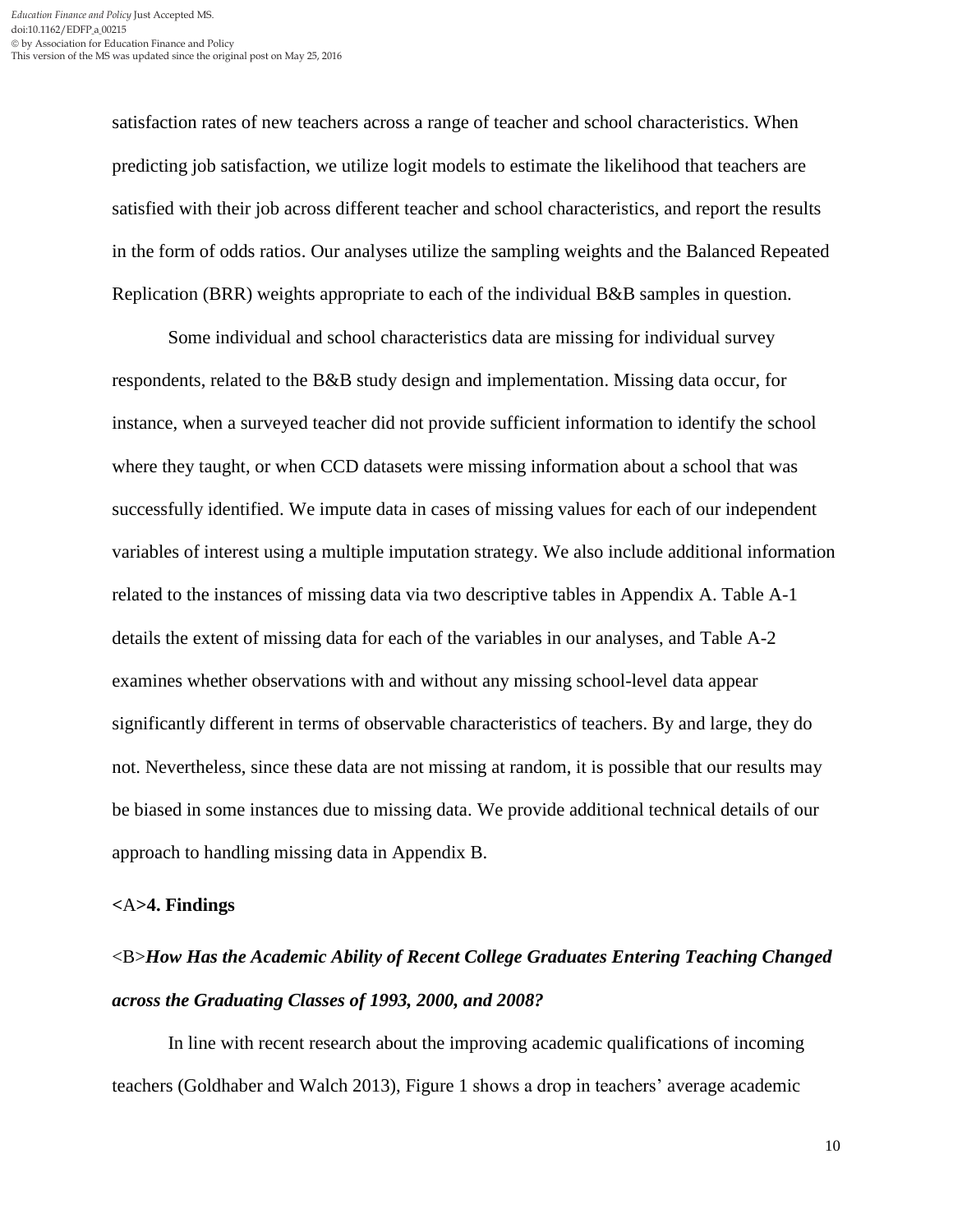$\overline{a}$ 

ability from the 1993 to 2000 cohort, though statistically insignificant, but a statistically significant increase in teachers' average academic test scores from the 2000 to 2008 cohort.<sup>3</sup> College graduates entering the teaching profession from the  $2000$  cohort ranked around the  $42<sup>nd</sup>$ percentile in SAT and ACT scores relative to their peers, on average, while teachers from the 2008 cohort ranked in the 48th percentile. Moreover, as shown in Figure 2, although the peak of the 2008 cohort distribution was still among low performers (i.e. in the  $20<sup>th</sup>$  percentile), there were fewer very low-scoring college graduates and more very high-scoring graduates entering teaching in 2008 relative to the 2000 cohort. The uptick in incoming teachers' test scores represents an interruption of the downward trend in schools' capacity to attract top performers in prior decades that has been documented in several studies (Bacolod 2007; Corcoran, Evans, and Schwab  $2002)^4$ .

The improvement in average new teacher test scores between the 2000 and 2008 cohorts is driven primarily by schools' ability to recruit teachers with higher math ability. As shown in Figure 1, math scores reached their lowest point in 2000 before rebounding strongly in 2008. Incoming teachers' verbal test scores increased only modestly, with no statistically significant differences across the three cohorts.<sup>5</sup>

## [FIGURE 1 HERE]

<sup>&</sup>lt;sup>3</sup> Approximately the same percentage of college graduates are either entering teaching or preparing to teach in each of the three cohorts (1993, 2000, and 2008). Comparable test score increases are apparent among both full time teachers and those who are still just preparing to teach in the 2008 cohort.

<sup>4</sup> Bacolod (2007) documented a decline in the quality of young female college graduates going into teaching between 1960 and 1990, using standardized test scores, undergraduate institution selectivity, and positive assortative mating (e.g., their husband's position in male wage distribution and their husband's education) as indicators of quality. This decline in teacher quality was significantly explained by the increase in alternative opportunities for young women in other professions. Corcoran, Evans, and Schwab (2004) depicted a similar trend about high school graduates spanning the classes of 1957 to 1992. The likelihood for a female from the top of her high school class to enter teaching fell dramatically during this period of time.

<sup>5</sup> This increase in teachers' math ability scores does not, however, correspond to a commensurate increase in the propensity for graduates from STEM majors to begin careers in teaching (Goldhaber and Walch 2013).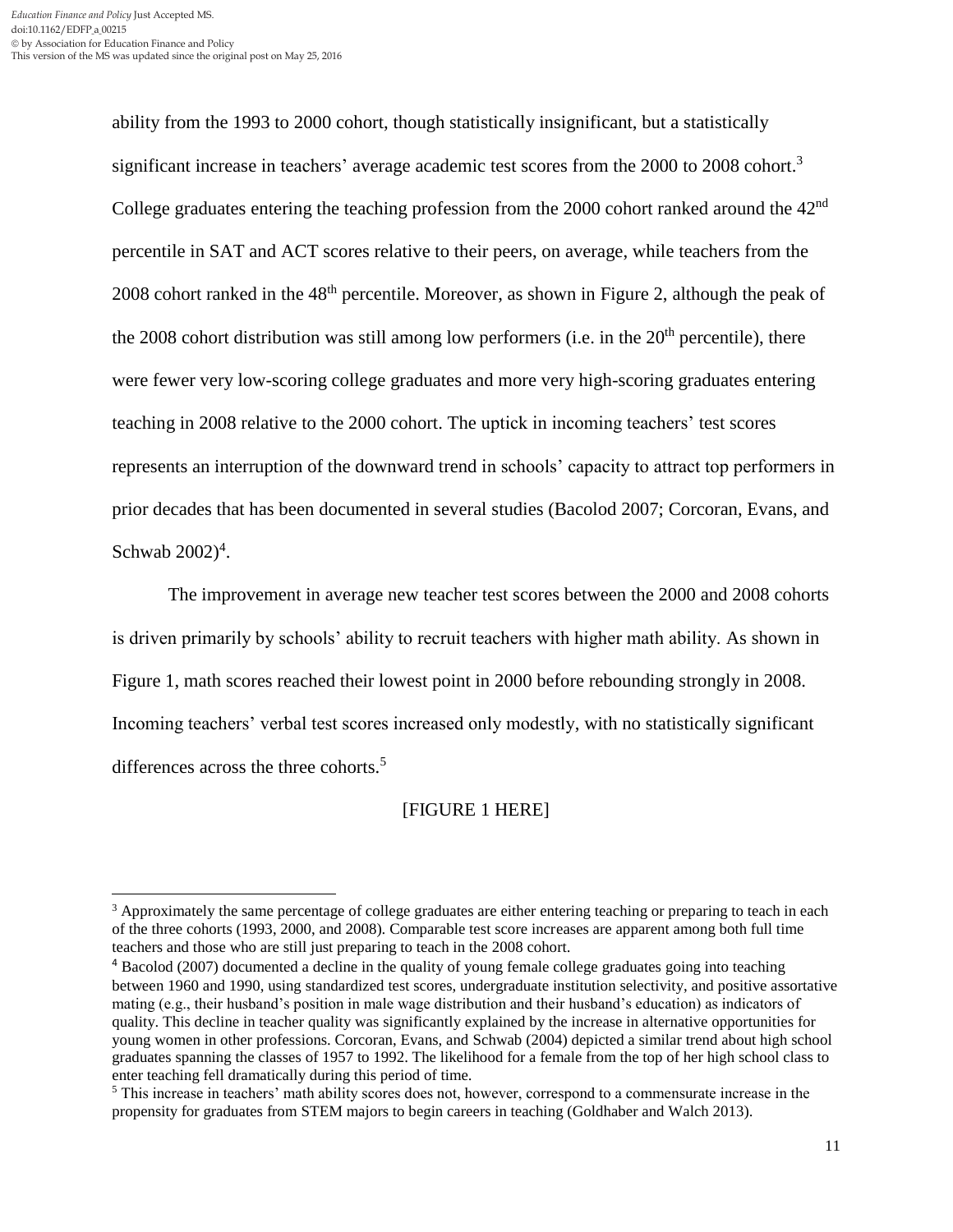$\overline{\phantom{a}}$ 

## [FIGURE 2 HERE]

# <B>*How Have Trends in These New Teachers' Academic Ability Varied by Teachers' Demographics?*

Trends in the academic ability of incoming teachers vary by gender. While roughly a quarter of incoming teachers are men in each cohort, the test scores trends of men and women differ over time. Among women, ability scores were flat between 1993 and 2000 and then increased between 2000 and 2008, though the latter difference is not statistically significant. The test scores of men who enter teaching, on the other hand, have fluctuated substantially and significantly, reaching their nadir in the 2000 cohort before rebounding in 2008.

#### [FIGURE 3 HERE]

The fluctuation in test scores among men parallels the decline in average math scores in the 2000 cohort, and may be a function in part of the prevailing economic conditions that college graduates faced in the year following graduation. Low unemployment around the time of the 2000-2001 tech boom (i.e., 4.4 percent in the winter following graduation, compared to 6.6 percent in the same period for the 1993 cohort and 7.7 percent for the 2008 cohort<sup>6</sup>) corresponds to lower average math scores for all teachers, particularly lower scores for men going into teaching.<sup>7</sup> Scores rebounded strongly in 2008-09 with the onset of the "Great Recession." This pattern suggests that male graduates and graduates with greater math ability may be more sensitive to alternative job opportunities when choosing whether or not to enter teaching. These findings align with Nagler and colleagues' study on the effectiveness of teachers who entered the profession during recession (Nagler, Piopiunik, and West 2015). They were more effective—as

 $6$  Unemployment rates are seasonally adjusted rates as reported by the US Bureau of Labor Statistics for January  $1<sup>st</sup>$ of the year following college graduation (i.e. 1994, 2001, and 2009).

<sup>7</sup> Subject and gender trends appear to be independent. Math scores declined in 2000 among both men and women, and both math and verbal scores declined among male teachers in the 2000 cohort.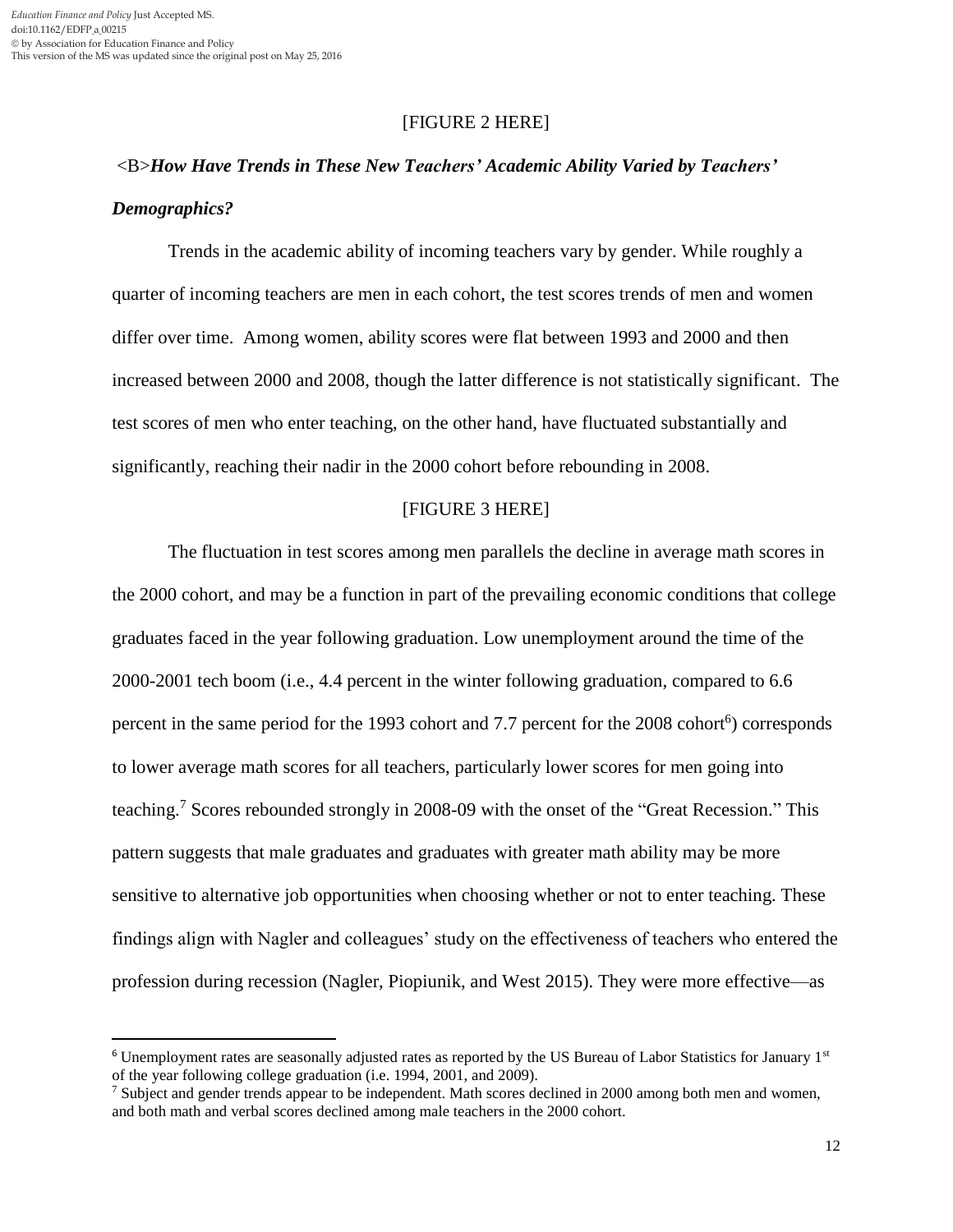$\overline{\phantom{a}}$ 

captured by teacher value-added to student test scores—than teachers who entered the profession during non-recessionary periods. This pattern is also consistent with the supply of workers for public sector jobs in the U.S. more generally during economic downturns (e.g., Krueger 1988; Borjas 2002). Moreover, Nagler et al. (2015) observed that male teachers seemed to be more affected by the recession than female teachers, which might suggest that the career options of men were more strongly influenced by recessions than those of women.

Over the same time frame, we observe changes not only in average test scores but also in the proportion of black and Hispanic college graduates who enter teaching and in the test scores of this subgroup of teachers. As shown in Figure 3, incoming black and Hispanic teachers' average test scores were lowest in the 2000 cohort, with a significant difference relative to scores in the 2008 cohort. However, the proportion of black and Hispanic graduates entering teaching, at 21.2 percent, was higher than the proportion of black and Hispanic college graduates overall, at 17.0 percent. In contrast, in the 2008 cohort the average ability test scores of incoming black and Hispanic teachers increased, but minority representation among incoming teachers, at 15.7 percent, was less than their share of the college graduate population at 18.5 percent.<sup>8</sup> These results provide evidence that the increase in academic selectivity of new teachers coincides with the reduction in the diversity of the teaching force of the 2008 cohort.

# <B>*How Have New Teachers' Academic Ability Varied Over Time by What They Teach and Where They Teach?*

While incoming teachers' academic ability in the aggregate is one measure of the health of the profession, *what* academically skilled graduates end up teaching and *where* they teach are also of significant interest to policymakers and school leaders. Elementary and secondary school

<sup>8</sup> The over and under-representation of black and Hispanic teachers in the 2000 and 2008 time points, respectively, are statistically significant at p-values of less than 0.1.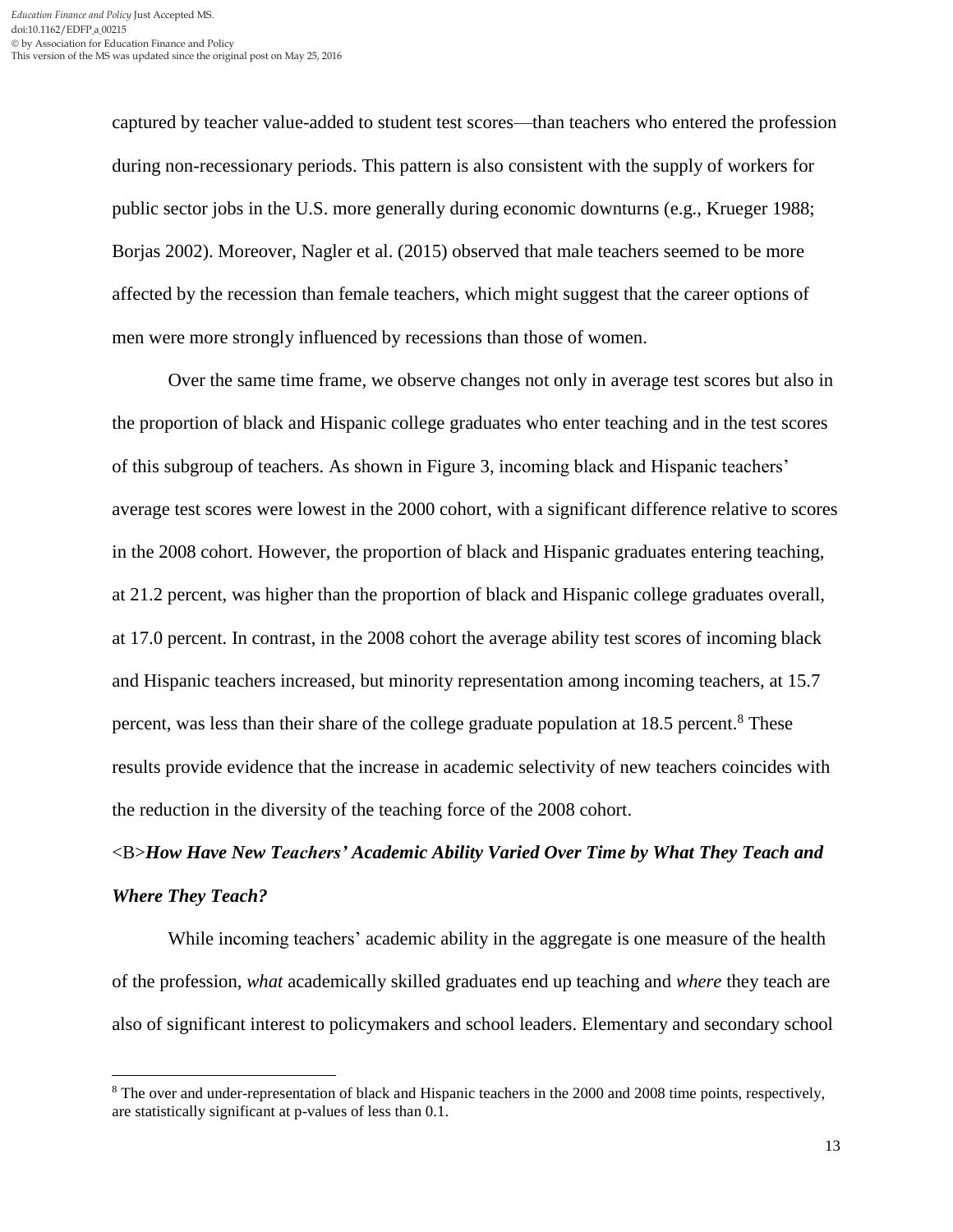teachers might differ in terms of their responsiveness to policy and economic changes as a function of the skills required to fill those different roles, particularly new hires in STEM subject areas. Moreover, the NCLB legislation has an explicit focus on the recruitment of high-quality teachers in schools serving more non-white and poor students. We, therefore, analyze the distribution of teacher academic ability scores across schools as a function of teachers' grade level, subject area, and school sector. Table 1 provides these results.

We find that teachers in secondary grades  $(7-12)$  and particularly STEM teachers who teach in secondary grades have consistently higher ability scores than elementary teachers. This disparity is consistent across cohorts. For instance, in the 2008 cohort secondary teachers' SAT percentiles were, on average, roughly six percentage points higher than elementary teachers when controlling for other factors. Secondary school teachers who teach STEM subjects tend to score even higher than other secondary school teachers (around 10 percentage points higher, on average, than other secondary school teachers in 2008). This differential is not surprising, given that graduates who have majored in STEM subjects typically have higher SAT scores than their non-STEM peers (Goldhaber and Walch 2013).

#### [TABLE 1 HERE]

To further understand the differences between elementary and secondary schools, we contrast the relative ability level of teachers entering public schools with that of teachers entering private schools. The average SAT percentile rank of teachers employed by private *elementary* schools was around four percentage points higher than their public school peers in 1993, but by 2008 their scores were roughly five percentage points lower. Thus, while new teachers at private *secondary* schools retained a sizeable ability advantage over those entering public secondary schools, the overall public-private school ability gap had shrunk from a more than seven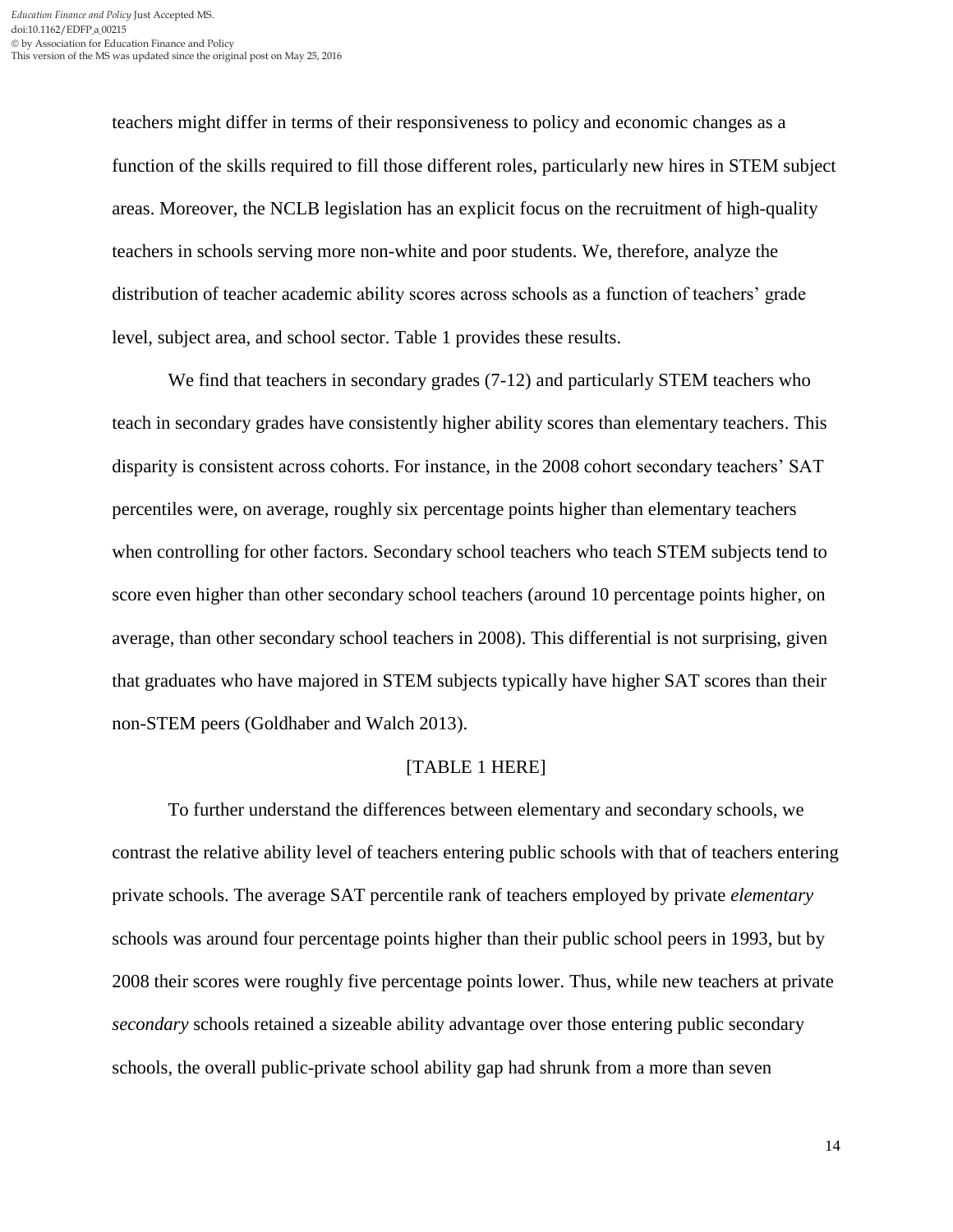l

percentage point gap in 1993 to virtually none as of 2008. As shown in Figure 4, this change is driven primarily by a substantial reduction in the average academic ability of new teachers entering private elementary schools over time.

## [FIGURE 4 HERE]

We, next, examine the distribution of teachers with higher academic ability as a function of the students and locales that they serve. As shown in Table 2, schools that serve predominantly minority students employed teachers with test score percentile ranks approximately four and nine points lower, in 1993 and 2000, respectively, when controlling for the urbanicity of the schools and whether they serve a high-poverty student population.<sup>9</sup> However, as of the 2008 cohort, high-minority schools on average employed teachers with academic ability levels approximately three points higher than other schools on average. In these models, our reference group is teachers worked in settings that are non-urban, non-rural, and neither high-poverty nor high-minority in terms of the student composition.

## [TABLE 2 HERE]

The recent improvement in the ability level of new teachers entering high-minority schools is driven almost entirely by a shift in the competitiveness of teachers working in highminority *urban* school settings. While high-minority, non-urban schools continue to employ teachers of lower academic ability as of 2008, high-minority urban schools in the most recent cohort employed teachers whose academic ability scores were above average for incoming teachers. Urban high-minority schools have gone from employing teachers who ranked roughly

<sup>9</sup> Associations between high-minority schools and incoming teacher test scores are very similar in a specification that does not include controls for school percent poverty indicators. While school percent minority and percent lowincome characteristics are fairly highly correlated  $(p=0.56)$ , the bulk of the associations we observe between teacher ability levels and students served stem from the percent of minority students in the teachers' schools, rather than the percent of poor students served. As a consequence, we focus the bulk of our analyses on high-minority schools in particular.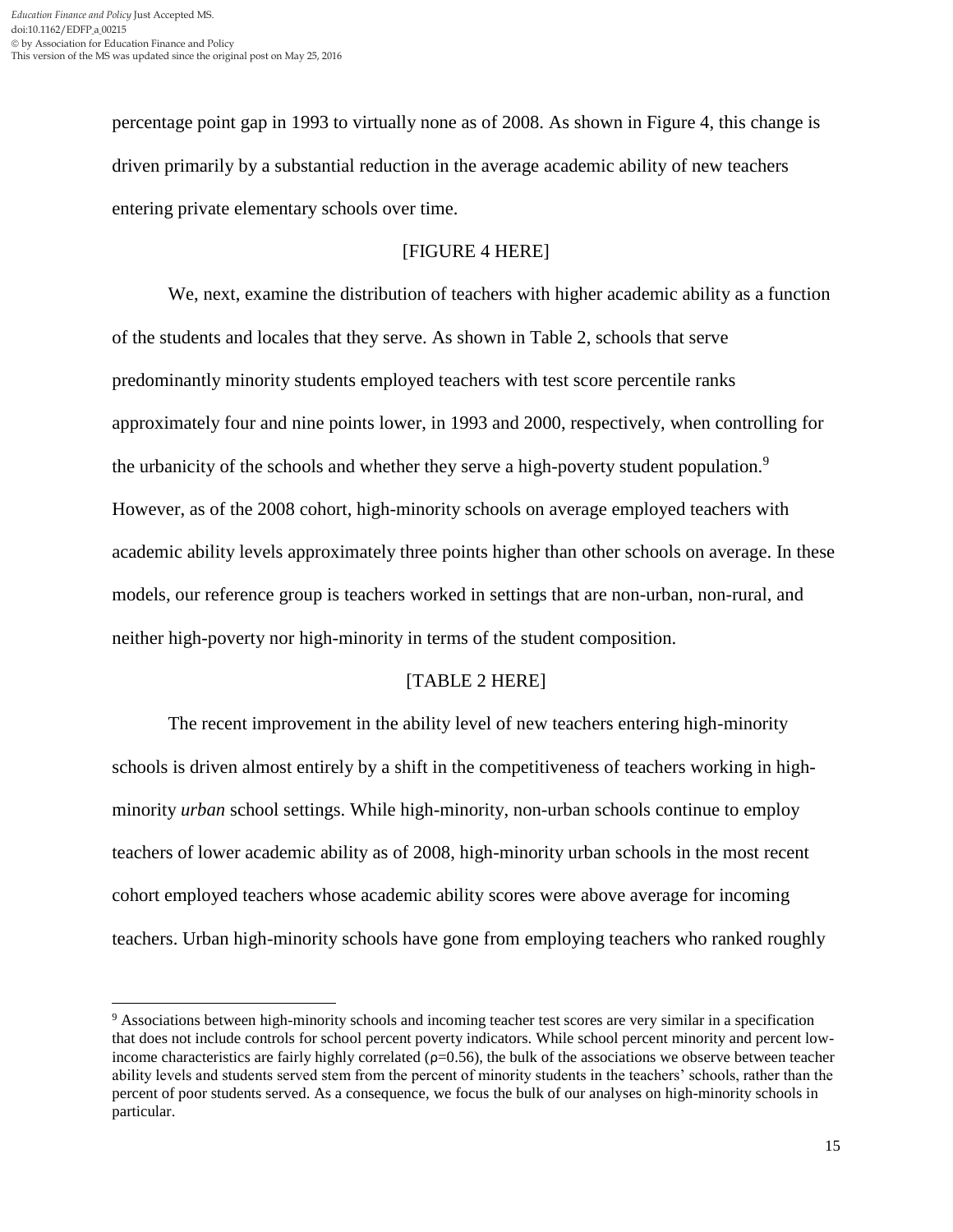$\overline{\phantom{a}}$ 

four percentage points lower than non-urban, low-minority schools in 1993 to employing teachers who ranked approximately eight percentage points higher than non-urban low-minority schools in 2008, when controlling for school poverty levels.

The improvement in teacher scores in urban high-minority schools corresponds to a striking bi-modal distribution. As shown in Figure 5, these schools went from employing predominantly teachers with very low academic ability in 1993 and 2000 to employing from a mix of both of teachers with very low and very high academic ability in 2008. This distinctive shift to a bi-modal distribution of teacher academic ability scores suggests that the increase in test scores in urban high-minority schools may reflect a targeted outreach to very highperforming college graduates in particular.<sup>10</sup>

## [FIGURE 5 HERE]

While academic ability score improvements are apparent among teachers of all racial groups in the 2008 cohort, the distribution of these improvements differs between black and Hispanic teachers and other teachers. Figures A-1 and A-2 in the appendix section illustrate teacher score distributions in high-minority urban schools separately within the non-black and non-Hispanic teacher sample and the black or Hispanic teacher sample, respectively. Incoming non-black and non-Hispanic teachers in these schools include a dramatically larger proportion of very high scoring individuals. Black and Hispanic teachers' scores have also improved substantially, but primarily through a marked reduction in the share of teachers with very low academic ability employed.

#### <B>*How Has New Teachers' Reported Job Satisfaction Changed Over Time?*

 $10$  Urban high-minority schools have also employed an increasing share of college graduates over time. They employed 9.5% of graduates from the 1993 cohort, 12.2% from 2000, and 15.5% from the 2008 cohort. This trend could relate to demographic and mobility changes among students and families over time, as well as to changes in these schools' propensity to hire more teachers with college degrees after NCLB.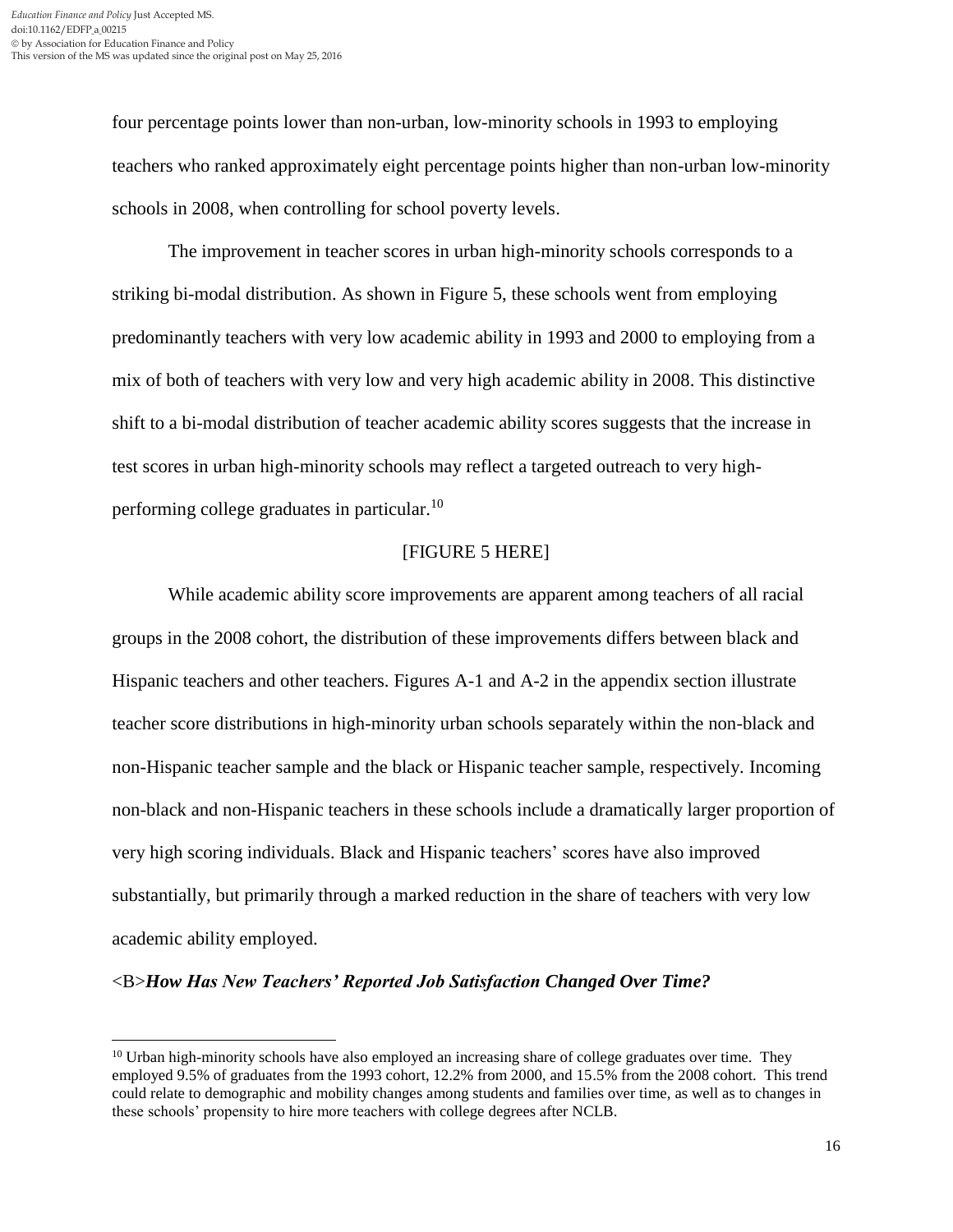Improvements in new teachers' academic ability scores over time provide evidence that schools are increasingly successful at recruiting academically talented college graduates. However, recruiting more academically skilled individuals into teaching may be of limited utility if teachers at these schools are unsatisfied with their job. In this section, we examine the overall job satisfaction, job pay satisfaction, and job security satisfaction of college graduates who enter teaching, in comparison to graduates who are employed in other fields. It is worth noting that our two time points for which satisfaction data are available, 2000 and 2008, reflect divergent economic conditions that may have contributed to changes in teachers' job satisfaction relative to their non-teacher peers. Figure 6 illustrates the results, comparing job satisfaction rates in each period for teachers, all non-teachers, and a potentially more comparable group of non-teachers who are employed in non-profit or local, state, or federal government industries.

#### [FIGURE 6 HERE]

Recent college graduates' overall job satisfaction declined between the 2000 and 2008 graduating cohorts for teachers, non-teachers, and non-profit and government workers. However, as of the 2008 cohort, teachers remained more satisfied (84.7 percent) with their jobs overall than either non-teachers overall (71.0 percent) or government and non-profit employees (77.6 percent), and in both cases this advantage in relative job satisfaction represents a slight increase between the two periods. Teachers' satisfaction with job pay also increased slightly (though not significantly) between these two periods, while non-teachers saw a significant decline. Thus, while teachers were less likely to be satisfied with their pay than non-teachers in 2000, they were more likely to be satisfied with their pay in 2008. This reversal may stem from the relative inelasticity of teacher pay scales. Public school teacher pay is likely to be slower to change in response to economic conditions, while non-teacher pay may have a greater reduction as a result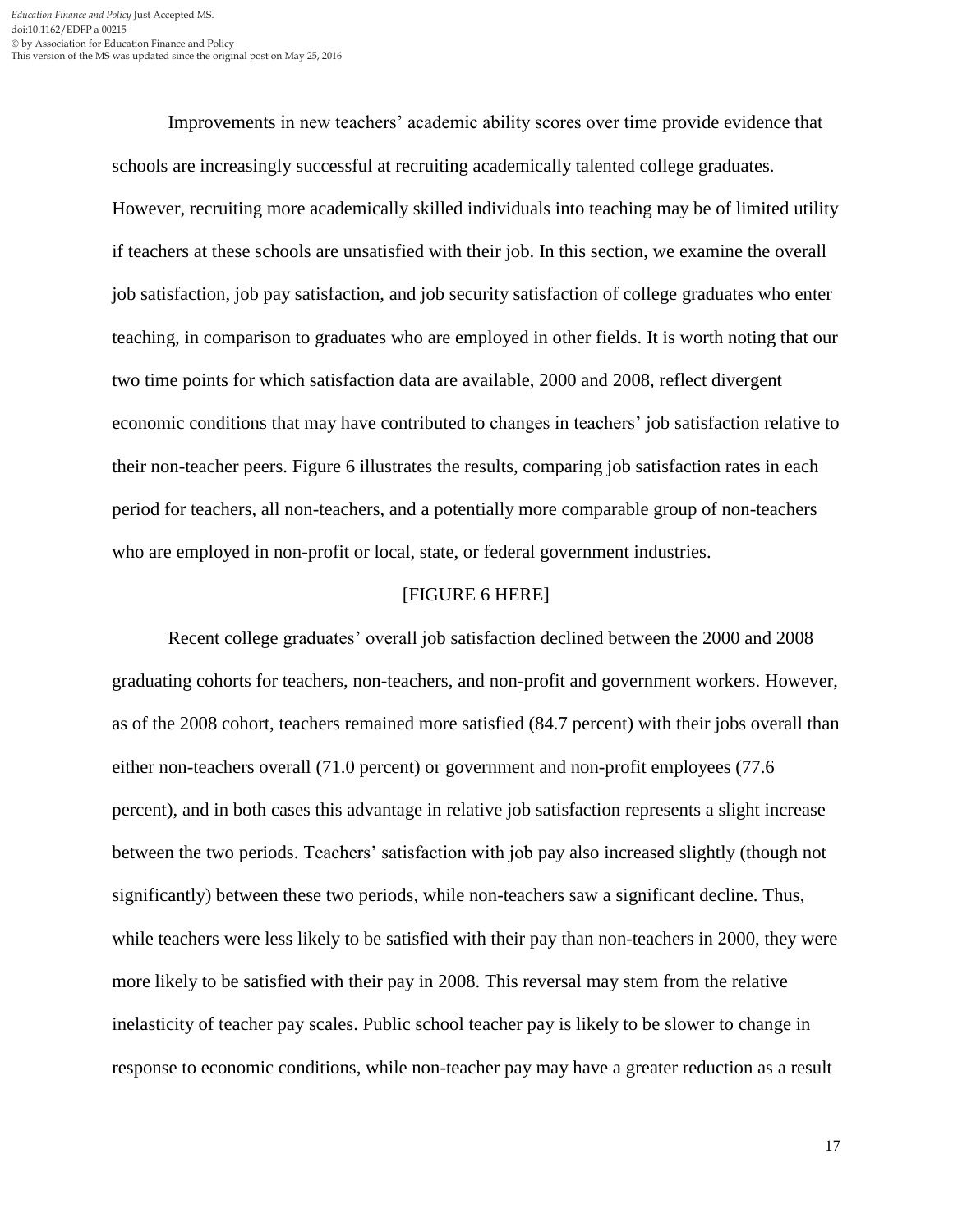of the onset of the recession in 2008. In keeping with these trends, non-profit and government workers similarly appear less impacted in terms of job pay satisfaction than non-teachers overall, with only a modest decline between the two periods.

In contrast with the results for teachers' satisfaction with pay, teachers' satisfaction with their job security decreased more than that of non-teachers over the same periods. In 2000, incoming teachers were significantly more likely to report being satisfied with their job security (90.1 percent versus 83.3 percent, respectively), while in 2008 both teachers and non-teachers reported roughly the same levels of job security. The steeper decline in teacher job security may reflect the degree of uncertainty in public school budgets as a result of growing deficits around the peak of the recession or the public emphasis on teacher accountability which was taking hold at this time.<sup>11</sup> Non-profit and government workers experienced less of a decline in job security than either teachers or non-teachers overall.

# <B>*How has Teachers' Reported Job Satisfaction Varied over Time for Different Types of Teachers and across Different School Contexts?*

Finally, in keeping with our exploration of teacher academic ability scores, we examine whether teachers of different ability levels, demographic groups, roles, or school contexts saw differentially trends in job satisfaction in during this period. As shown in Table 3, we find that black and Hispanic teachers were less likely to report job satisfaction overall in both the 2000 and 2008 cohorts, when controlling for teacher gender, ability levels, and school levels. The magnitude of this difference is apparent in a descriptive comparison of the two groups. While the

 $\overline{a}$  $11$  California, for example, experienced a particularly steep decline in new teachers' job satisfaction in 2008-09, with job security satisfaction rates going from 91% in 2000-01 to 38% in 2008-09, as shown in appendix Figure A-3. This sharp decrease in reported job security among new teachers in California corresponds to the substantial shortfall in public school funds that educators and policymakers anticipated during the 2008-09 school year in particular (The Associated Press 2009).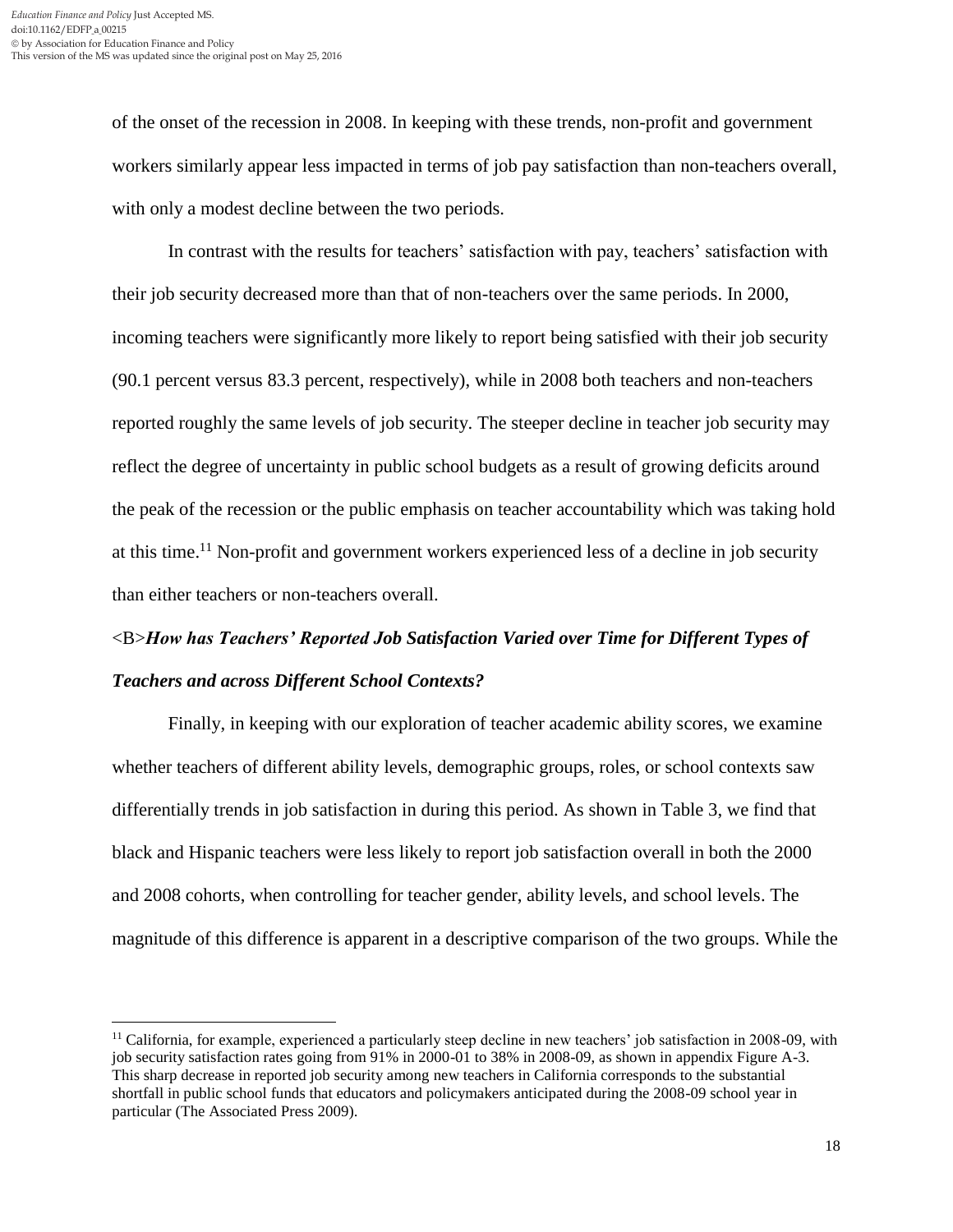$\overline{\phantom{a}}$ 

majority of black and Hispanic teachers report being satisfied with their job in each cohort (89 and 78 percent, respectively), they are less likely to be satisfied than white teachers in the same cohort (95 and 86 percent, respectively). <sup>1213</sup> We do not, however, observe that teachers' academic skills predict either higher or lower job satisfaction in any period.

## [TABLE 3 HERE]

In line with our previous finding of reduced teacher ability levels in private elementary schools, we see a marked decrease in the likelihood that private elementary teachers will be satisfied with their job overall and with job pay between the two periods. While these teachers were similarly likely to be satisfied in the 2000 cohort, incoming private elementary teachers in the 2008 cohort were significantly less likely to be satisfied with their job pay and significantly less likely to be satisfied with their job overall compared to their peer teachers in public elementary schools.

In a similar vein, we see a substantial difference in teacher satisfaction in high-minority schools in urban versus non-urban settings as of the 2008 cohort. Urban high-minority school teachers appear to be trending higher in both their job and pay satisfaction. In contrast, teachers in non-urban high-minority settings report lower job satisfaction than teachers in schools that serve fewer minority students. Teachers in urban high-minority schools report overall job satisfaction with odds roughly twice that of either teachers in high-minority non-urban schools or of teachers in urban schools that serve fewer minority students. These results suggest that the changes we observe in urban high-minority schools' capacity to recruit more talented teachers

 $12$  These results are consistent with Ingersoll and May (2011), who also provide evidence that minority teachers are more often hired into more challenging work environments.

<sup>&</sup>lt;sup>13</sup> Results are virtually identical in a model that includes addition controls for school context, including urbanicity and high-minority and high-poverty contexts that we ran as an additional specification check.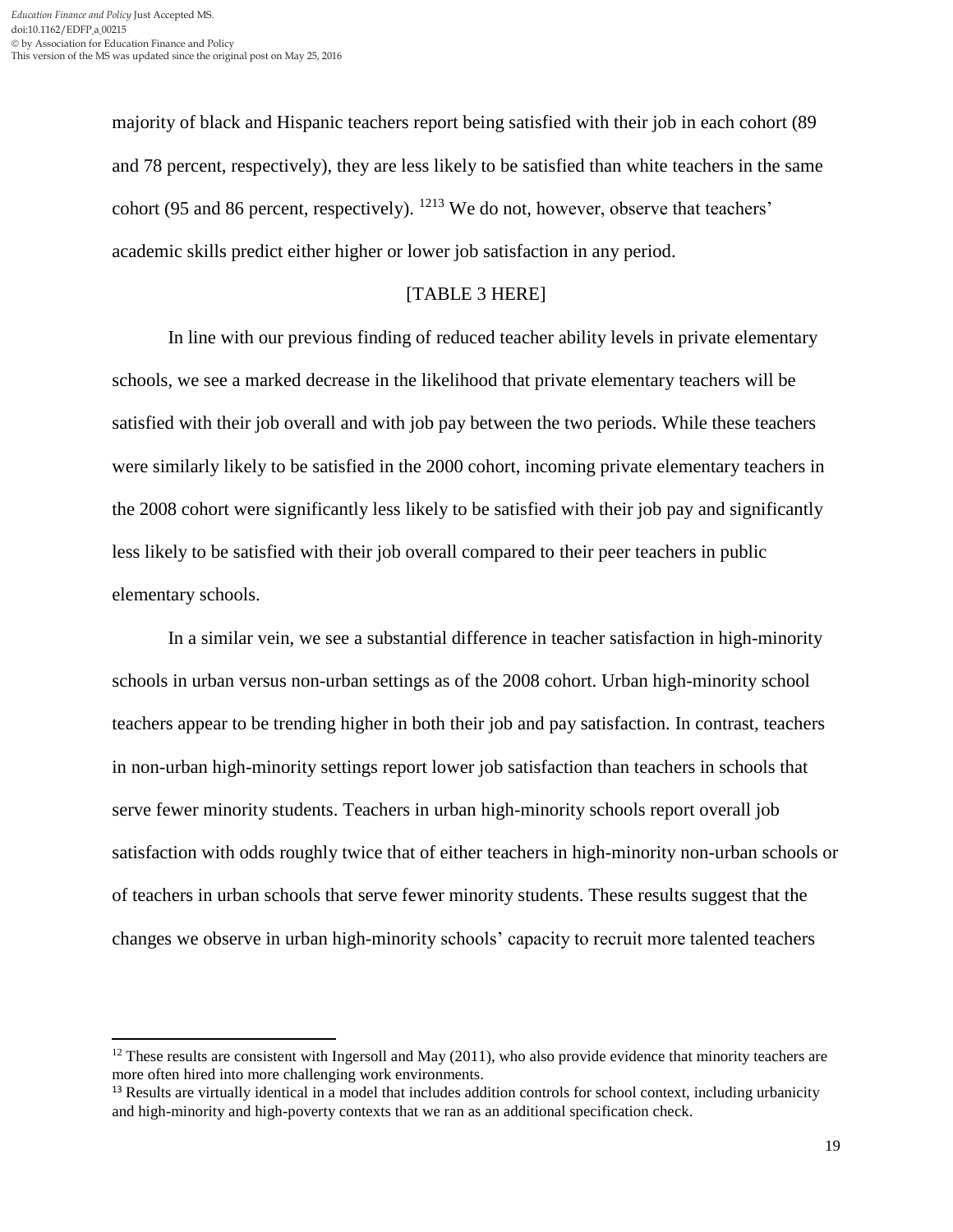correspond to other material changes in the job that have simultaneously buttressed teachers' satisfaction with their work.

### [TABLE 4 HERE]

#### **<**A**>5. Discussion and Conclusion**

The ability of K-12 schools to recruit and retain an academically skilled teacher workforce is a barometer of the health of the teaching profession in the United States. In this study, we utilize cross-sectional data over a fifteen-year period to examine the career decisions and job experiences of recent college graduates entering teaching. We highlight changes over time in who chooses to teach, where they teach, and how satisfied they are once they enter the profession, and consider these results in light of factors including the prevailing economic conditions and evolving K-12 education policies. We expand upon previous research on new college graduates entering teaching by considering measures of both teacher academic quality and job satisfaction, and by identifying substantial heterogeneity in our results across teacher demographics, types of school organizations, and teaching assignments.

We observe teachers during a time of substantial increase in test-based accountability for schools; however, the time points are also relatively unique economic periods of low unemployment (in 2000) and emerging recession (2008). Data from these periods can offer valuable evidence regarding employment patterns and working conditions for teachers under differing economic contexts, but may also affect our ability to infer broader trends in teacher recruitment and satisfaction due to policy changes.

Among the 1993, 2000, and 2008 cohorts, we find that incoming teachers' test scores were highest for the graduating class of 2008, who entered teaching at a time of greater accountability as well as rapidly rising unemployment rates associated with early stages of the

20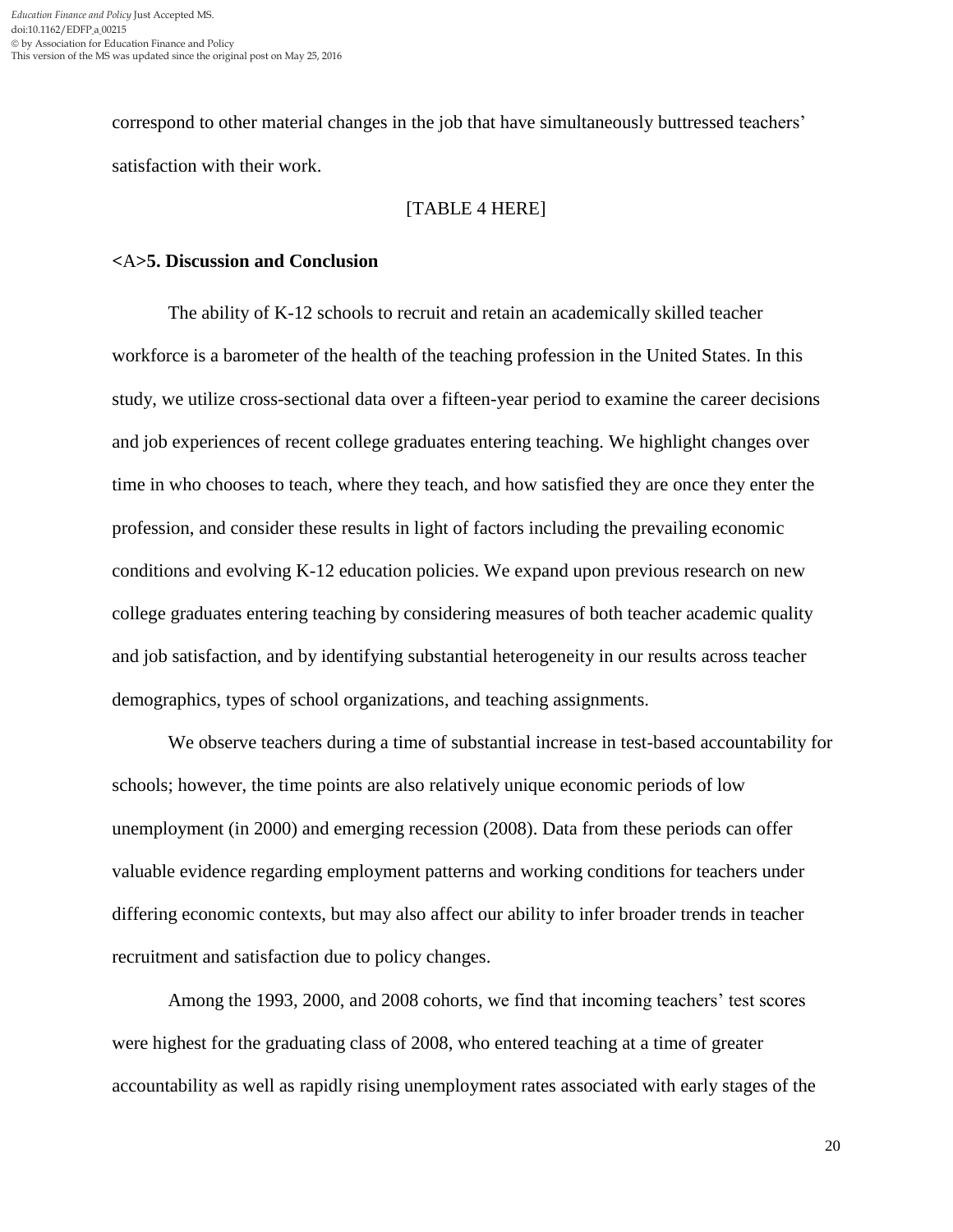"Great Recession," while scores were lowest for the graduating class of 2000, who entered teaching in the midst of the tech-boom of the early 2000's. Consistent with prior research, the decisions of whether to enter teaching for men and individuals with higher test scores fluctuate more dramatically than do those of other college graduates (Guarino, Santibañez, and Daley 2006). The uptick in the 2008 class is in line with previous research (Goldhaber and Walch 2013; Lankford et al. 2014), and is promising, potentially reflecting a greater recruitment effort. The patterns may also reflect the role of the economy and the increasing relative appeal of teaching as other job opportunities become more difficult to find. Yet, even if the economic changes drove the observed increases in the academic ability and relative satisfaction of new teachers, the results provide evidence that the substantial policy changes in accountability did not have a great enough negative effect, if their effect was negative at all, to lead to lower likelihood of attracting academically skilled college graduates to teaching.

While the academic ability level of incoming teachers shifted substantially over the period of our study, teachers retained a relative advantage over non-teachers in terms of their job satisfaction rates. Teachers tended to be more satisfied with their jobs overall than graduates going into other careers, and this advantage persisted across both the 2000 and 2008 cohorts. These results are consistent with other research indicating robust teacher job satisfaction through the post-NCLB period (Grissom, Nicholson-Crotty, and Harrington 2014; Sun, Ye, and Saultz 2014). Moreover, while other recent graduates saw a decline in their job pay satisfaction between those two periods, teachers' pay satisfaction was unchanged or even improved somewhat. The relative inelasticity of teacher pay scales may be an appealing attribute during challenging economic times. On the other hand, new teachers experienced a greater decline in their reported job security between the 2000 and 2008 cohorts than non-teachers, perhaps due to the decline in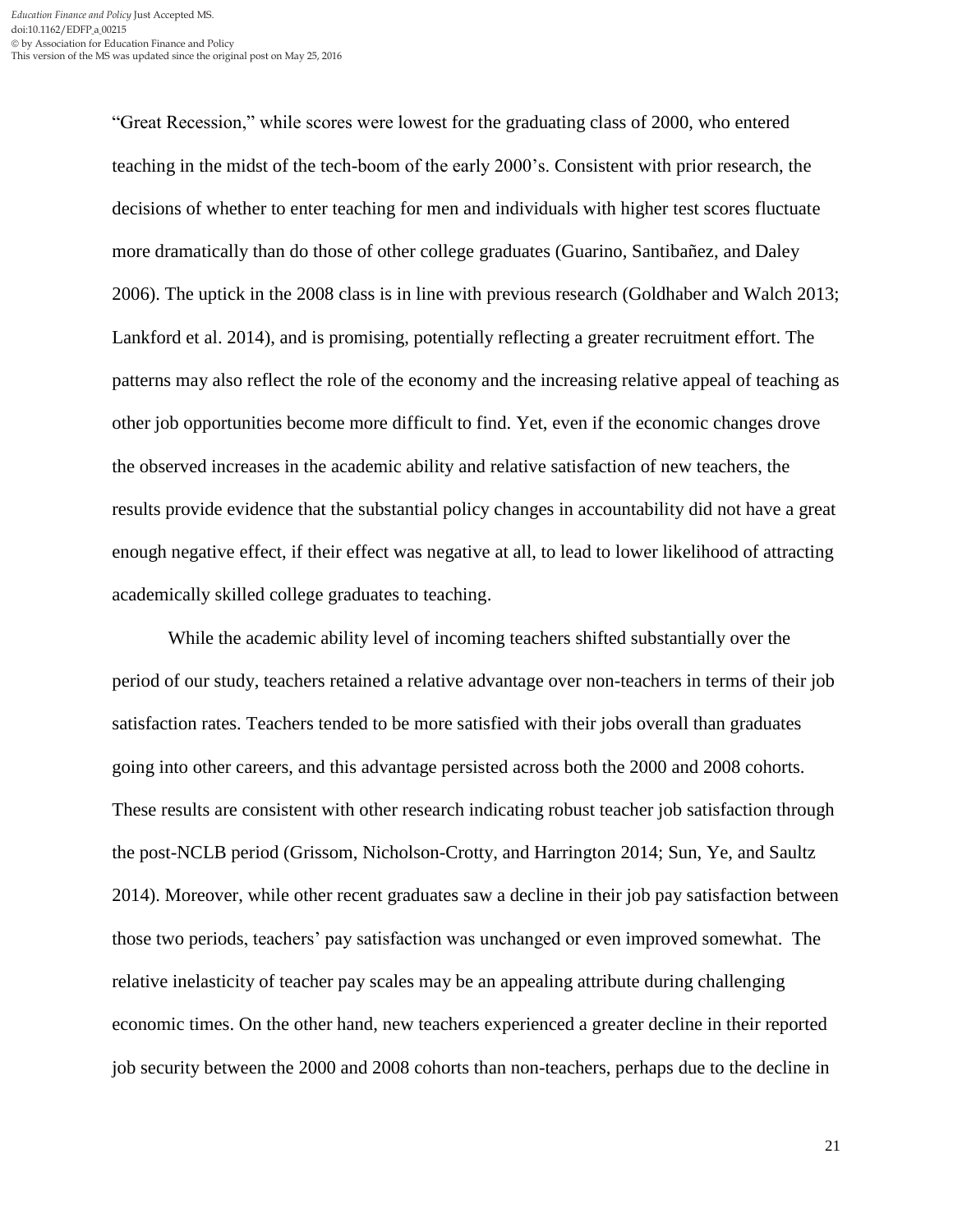l

public financing of education during the recession period or an increase in accountability. Particularly given that the studied sample includes new (un-tenured) teachers, they often feel less secure in their jobs than veteran teachers, because under the Collective Bargaining Agreement and when layoffs do happen due to the financial downturn, the "last hired, first fired" provisions make seniority the determining factor for which teachers are laid off (Goldhaber and Theobald 2013). The impact of education-specific policies may also help to explain why teacher job security dropped substantially in the early stages of the Great Recession, while non-profit and government workers' job security did not register the same decline.

Aggregate shifts in new teachers' academic skills and job satisfaction rates mask substantial variation in where academically skilled new teachers are teaching and where they report being more satisfied with their jobs. We observe a large increase in the number of new teachers with very high academic ability teaching in urban schools that serve predominantly nonwhite students and have historically been among the hardest to staff (Lankford, Loeb, and Wyckoff 2002). The increasing competitiveness of teacher hiring in high-minority urban schools may be the result of intentional efforts by districts and educational organizations in the post-NCLB period. One example is the growth of alternative pathways such as Teach for America that recruited an increasing number of high-ability teachers into hard-to-staff districts during this period.<sup>14</sup> Another example is The New Teacher Project that became active in partnership with large urban school districts to improve their hiring and recruiting process by filling vacancies earlier and working with district human resources staff to shape district policies. In addition, the

<sup>&</sup>lt;sup>14</sup> Teach for America (TFA) recruits primarily teachers of very high academic ability and places many of their teachers in high-poverty urban school settings. Their efforts may have played a meaningful – but likely not the only – role in the increasing numbers of very high-scoring teachers entering high-minority urban schools. For instance, 3,600 new TFA teachers entered a mix of urban and non-urban schools in 2008, compared to our estimate of around 18,000 total new teachers recruited by high-minority urban schools nationwide from the 2008 cohort of college graduates.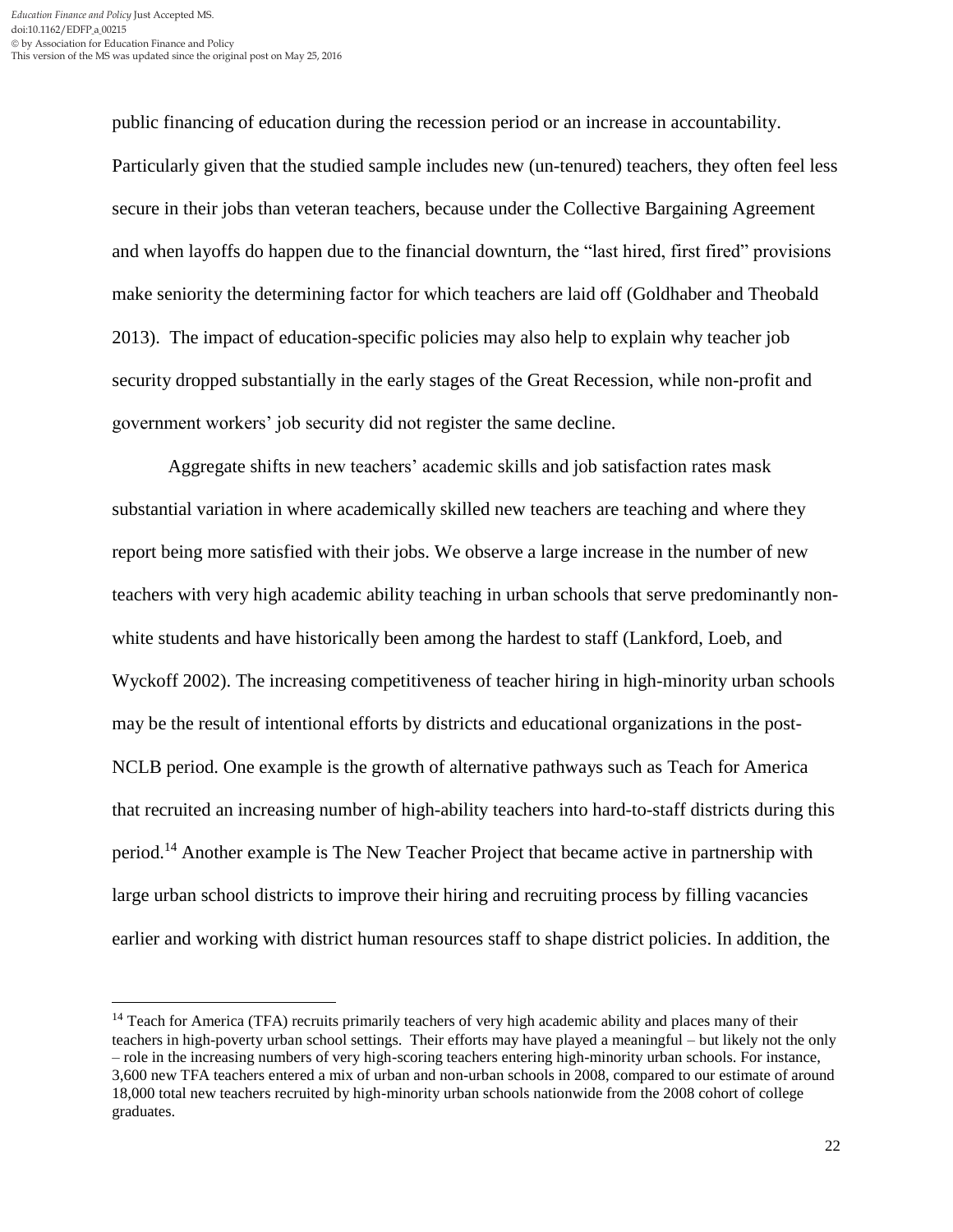observed patterns may have resulted in part from the expansion of charter schools, which are most prevalent in urban settings and which may be more likely than regular public schools to recruit recent college graduates into teaching (Epple, Romano, and Zimmer 2015).

The study results highlight the uneven distribution of teacher academic quality. While urban high-minority schools' incoming teachers are increasingly more academically skilled, we observe persistent and substantial disparities in new teachers' academic ability and job satisfaction in non-urban high-minority schools. In addition, even as the ability scores of new teachers have improved, the diversity of the incoming teaching workforce and in particular the hiring of black and Hispanic college graduates into teaching has dropped off as of 2008. Moreover, once hired, minority teachers report substantially lower job satisfaction rates than other teachers, a trend that has been consistent over time. Preparing and supporting an academically skilled and diverse teacher workforce as a whole remain as a pressing issue.

This study is descriptive in nature. We do not explicitly evaluate potential drivers of change in teachers' academic ability levels or job satisfaction, and, thus, can only speculate as to the underlying causes of the trends that we observe in incoming teachers. In addition, the specific cohorts that we examine correspond to varying economic and labor market circumstances and thus the trends we observe may be the result economic as well as policy forces. We lack sufficient data to assess whether the shifts toward increased academic ability levels and relative job satisfaction among incoming teachers are likely to continue over time and across changing economic circumstances. Nevertheless, the patterns that we observe at both the aggregate level and within high-minority urban schools suggest that efforts by policy makers and practitioners over the past two decades to bolster the recruitment of academically skilled college graduates into teaching may in fact be bearing fruit.

23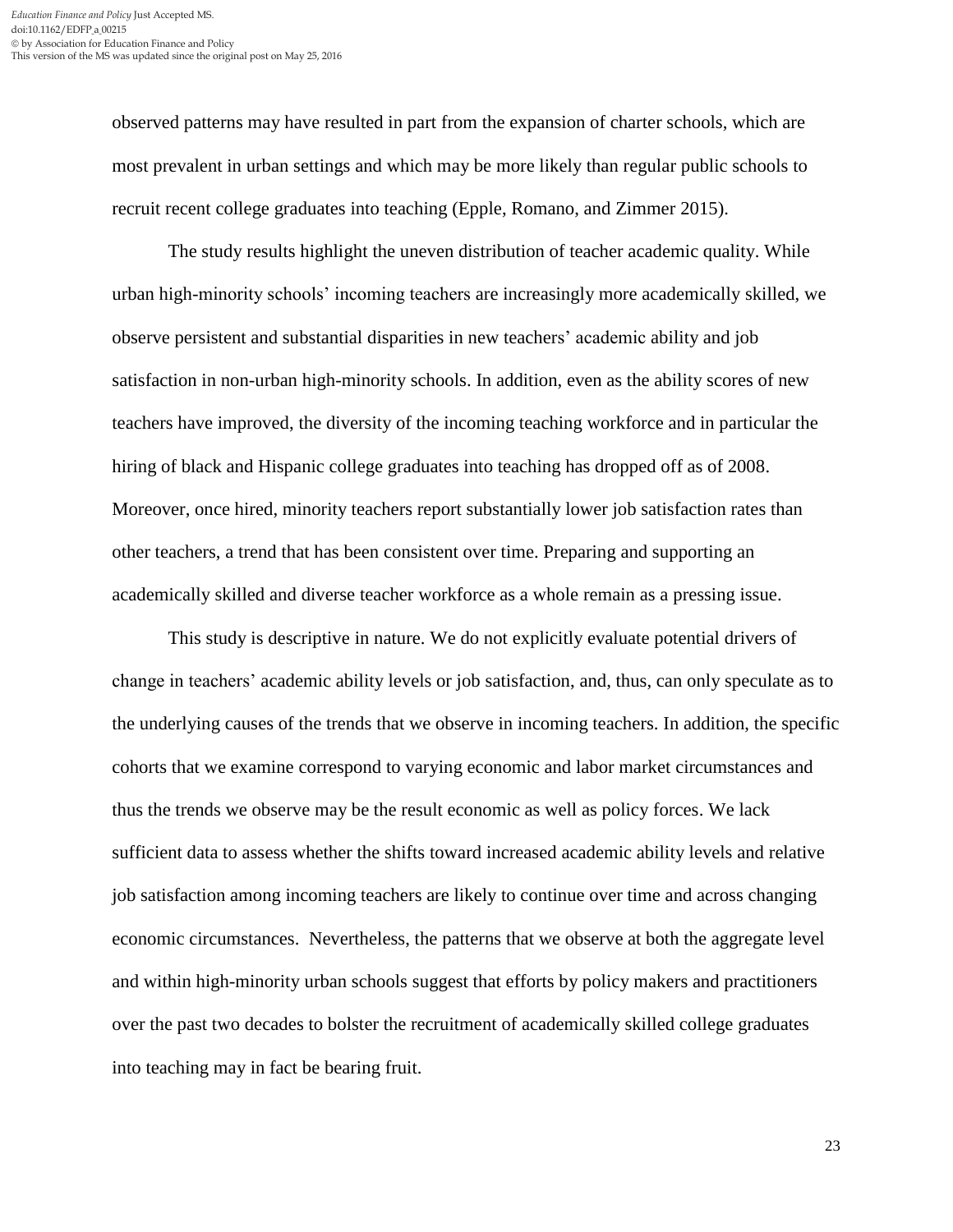### **References**

- Auguste, Byron, Paul Kihn, and Matt Miller. 2010. Closing the talent gap: Attracting and retaining top third graduates to a career in teaching. McKinsey & Co.
- Bacolod, Marigee. P. 2007. Do alternative opportunities matter? The role of female labor markets in the decline of teacher quality. *The Review of Economics and Statistics* 89(4): 737- 751.
- Borjas, George J. 2002. The wage structure and the sorting of workers into the public sector*.* NBER Working Paper No. 9313.
- Clotfelter, Charles T., Helen F. Ladd, and Jacob L. Vigdor. 2007. How and why do teacher credentials matter for student achievement? NBER Working Paper No. 12828.
- Corcoran, Sean P., William N. Evans, & Robert S. Schwab (2002). Changing labor market opportunities for women and the quality of teachers 1957-1992. NBER Working Paper No. 9180.
- Corcoran, Sean P., William N. Evans, and Robert M. Schwab. 2004. Women, the labor market, and the declining relative quality of teachers. *Journal of Public Policy Analysis and Management* 23(3): 449-470.
- Darling-Hammond, Linda. 2010. *What we can learn from Finland's successful school reform*. Washington DC: National Education Association.
- Dee, Thomas S. 2005. A teacher like me: Does race, ethnicity, or gender matter? *American Economic Review* 95(2): 158-165.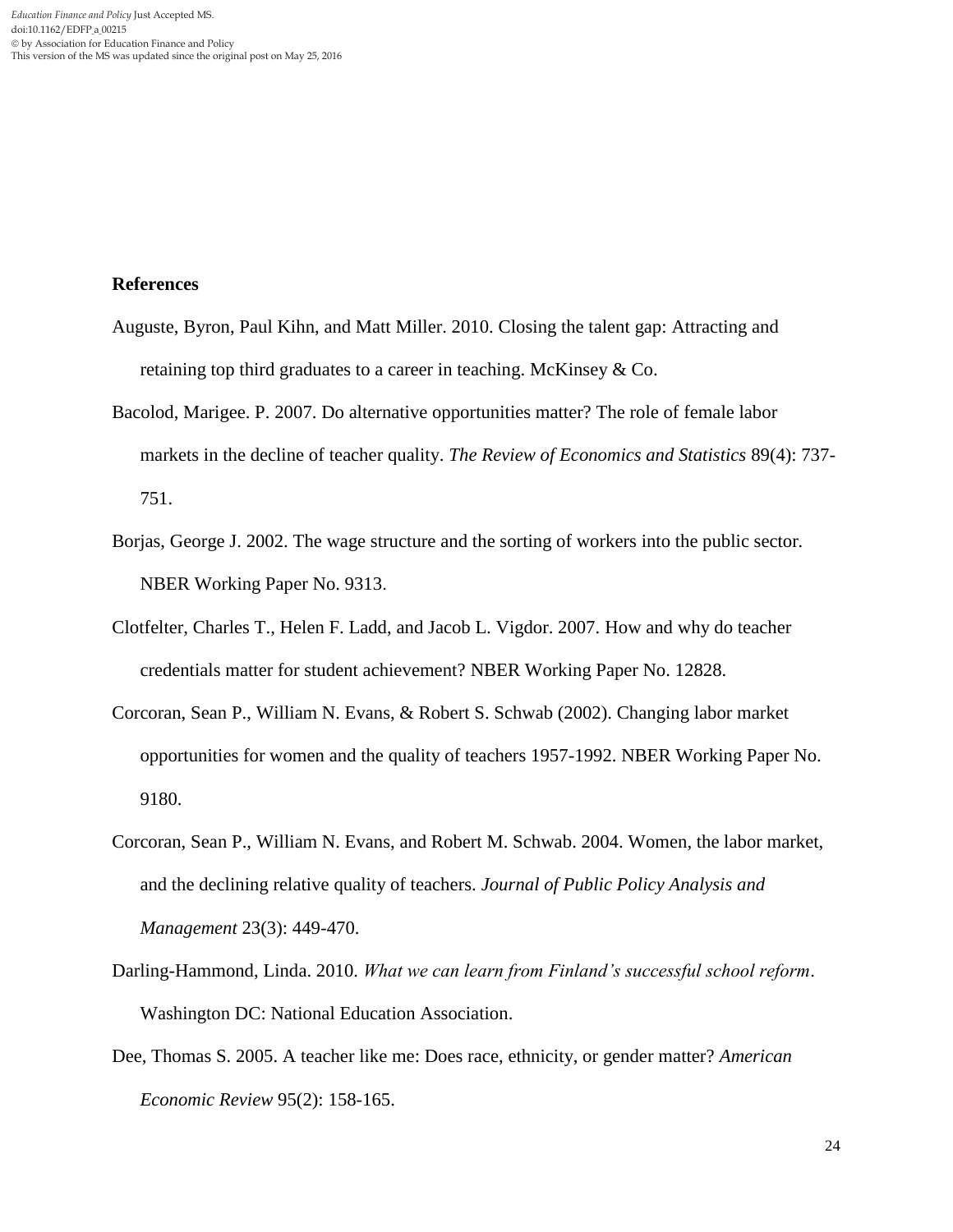- Epple, Dennis, Richard Romano, and Ron Zimmer (2015). Charter schools: a survey of research on their characteristics and effectiveness. NBER Working Paper No. 21256.
- Goldhaber, Dan. 2008. Teachers matter, but effective teacher quality policies are elusive. In *Handbook of Research in Education Finance and Policy*, edited by Helen F. Ladd and Edward B. Fiske, pp. 146-165. New York, NY: Routledge.
- Goldhaber, Dan, and Joe Walch. 2013. Rhetoric versus reality: Is the academic caliber of the teacher workforce changing? CEDR Working Paper No. 2013-4.
- Goldhaber, Dan, and Roddy Theobald. 2013. Managing the teacher workforce in austere times: The implications of teacher layoffs: The determinants and implications of teacher layoffs. *Education Finance and Policy* 8(4): 494–527.
- Grissom, Jason A., Sean Nicholson-Crotty, and James R. Harrington. 2014. Estimating the effects of No Child Left Behind on teachers' work environments and job attitudes. *Education Evaluation and Policy Analysis* 36(4): 417-436**.**
- Grossman, Pamela L., and Susanna Loeb (Eds.). 2008. *Alternative routes to teaching: Mapping the new landscape of teacher education*. Cambridge, MA: Harvard Education Press.
- Guarino, Cassandra M., Lucrecia Santibañez, and Glenn A. Daley. 2006. Teacher recruitment and retention: A review of the recent empirical literature. *Review of Educational Research* 76(2): 173-208.
- Ingersoll, Richard M., and Henry May. 2011. The minority teacher shortage: Fact or fable? *Phi Delta Kappan* 93(1): 62-65.
- Johnson, Susan Moore Johnson, Sarah E. Birkeland, and Heather G. Peske. 2005. A difficult balance: Incentives and quality control in alternative certification programs. Boston, MA: Project on the Next Generation of Teachers Harvard Graduate School of Education.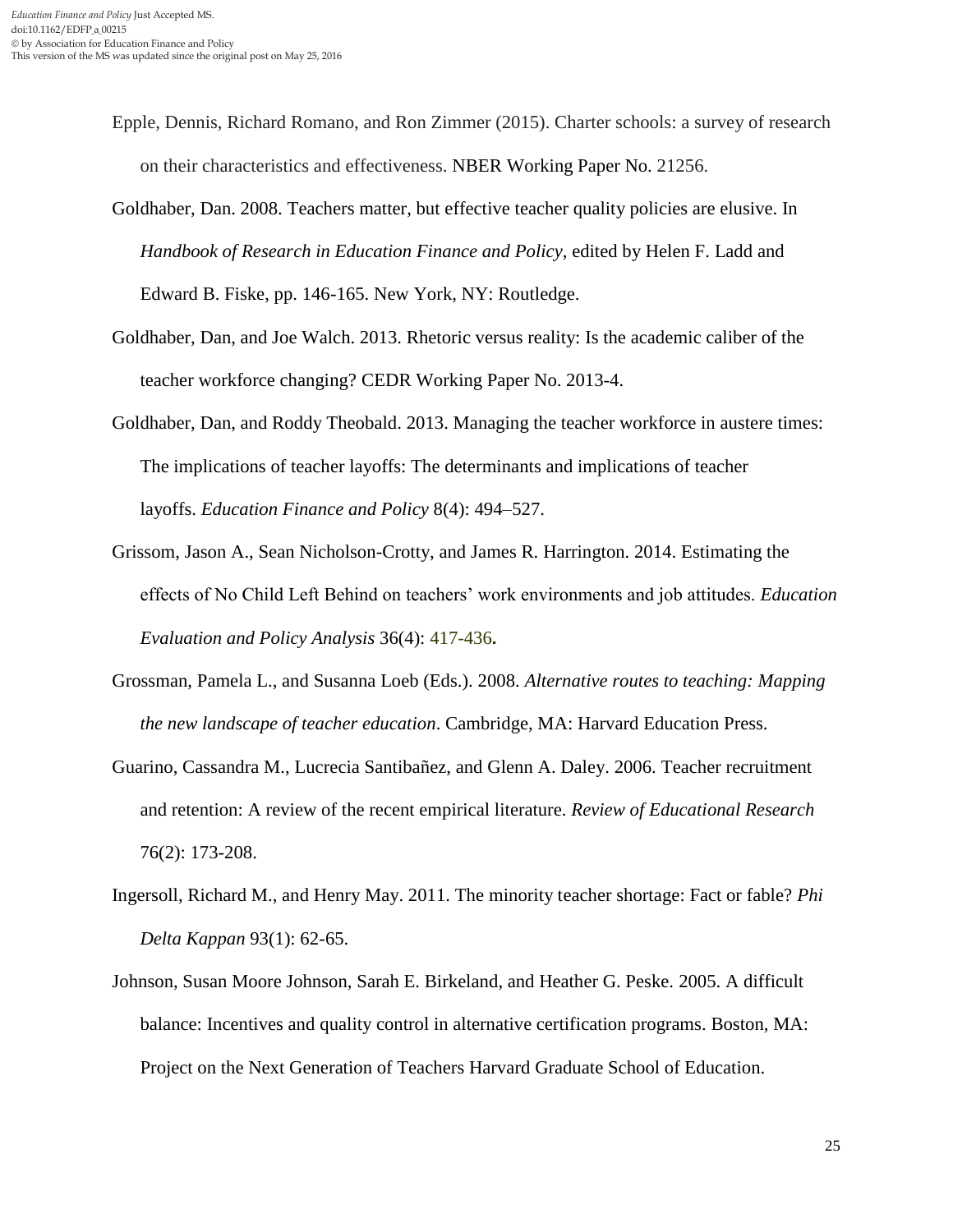- Krueger, Alan B. 1988. The determinants of queues for federal jobs. *Industrial and Labor Relations Review* 41: 567–581.
- Lankford, Hamilton, Susanna Loeb, and James Wyckoff. 2002. Teacher sorting and the plight of urban schools: A descriptive analysis. *Educational evaluation and policy analysis* 24(1): 37- 62.
- Lankford, Hamilton, Susanna Loeb, Andrew McEachin, Luke C. Miller, and James Wyckoff. 2014. Who enters teaching? Encouraging evidence that the status of teaching is improving. *Educational Researcher* 43(9): 444-453.
- Leachman, Michael, and Chris Mai. 2013. Most states funding schools less than before the recession. Center on Budget and Policy Priorities.
- Loeb, Susanna, and Luke C. Miller. 2006. A federal foray into teacher certification: Assessing the "highly qualified teacher" provision of NCLB. CEPA Working Paper.
- Murnane, Richard J., and Jennifer L Steele. 2007. What is the problem? The challenge of providing effective teachers for all children. *The Future of Children 17* (1): 15–43.
- Nagler, Markus, Marc Piopiunik, and Martin R. West. 2015. Weak markets, strong teachers: Recession at career start and teacher effectiveness. NBER Working Paper No. 21393.
- Organisation for Economic Co-operation and Development (OECD). 2012. *Preparing teachers and developing school leaders for the 21st century: Lessons from Around the World*. OECD Publishing.
- Peske, Heather G., and Kati Haycock. 2006. *Teaching inequality: How poor and minority students are shortchanged on teacher quality.* Washington DC: Education Trust.
- Rich, Motoko. 2013. *Campaign seeks to recruit top students to become teachers*. The New York Times, Nov 20.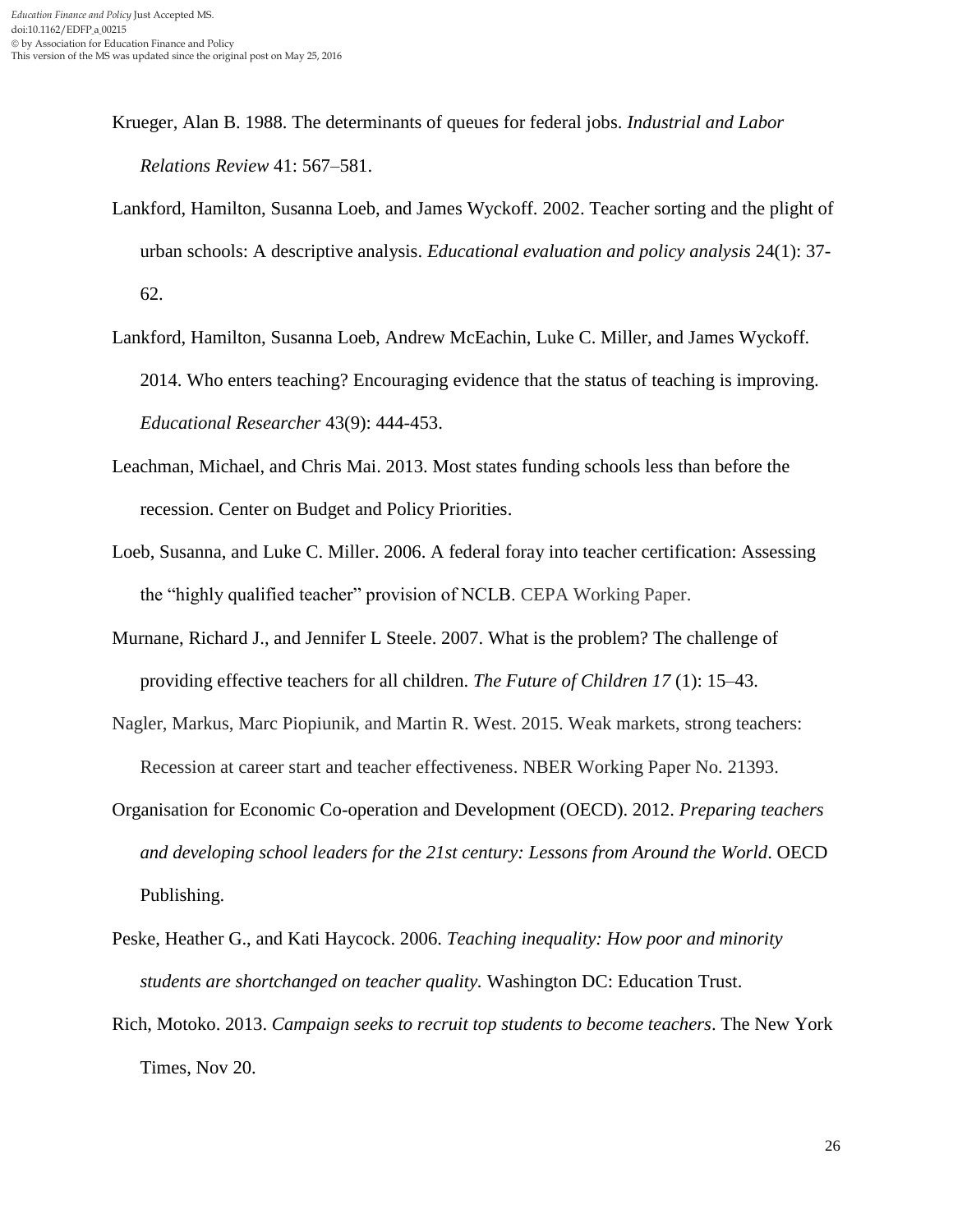Royston, Patrick .2004. Multiple imputation of missing values. *Stata Journal* 4: 227–241. Rubin, Donald B. 1987. *Multiple imputation for nonresponse in surveys*. New York: Wiley.

- Stockard, Jean, and Lehman Michael Bryan. 2004. Influences on the satisfaction and retention of 1st-year teachers: The importance of effective school management. *Educational Administration Quarterly* 40: 742-771.
- Sun, Min, Yincheng Ye, & Andrew Saultz. 2014. Federal policy and the teacher labor market: Exploring the effects of NCLB on teacher turnover. Paper presented at the annual meeting of The Association for Education Finance and Policy, San Antonio, TX.
- The Associated Press. 2009. Budget crisis forces deep cuts at California schools. *USA Today*, June 22.
- Tucker, Marc S. 2011. *Surpassing Shanghai: an agenda for American education built on the world's leading systems.* Cambridge, MA: Harvard Education Press.
- Villegas, Ana María, and Jacqueline Jordan Irvine. 2010. Diversifying the teaching force: An examination of major arguments*. Urban Review 42*: 175-192.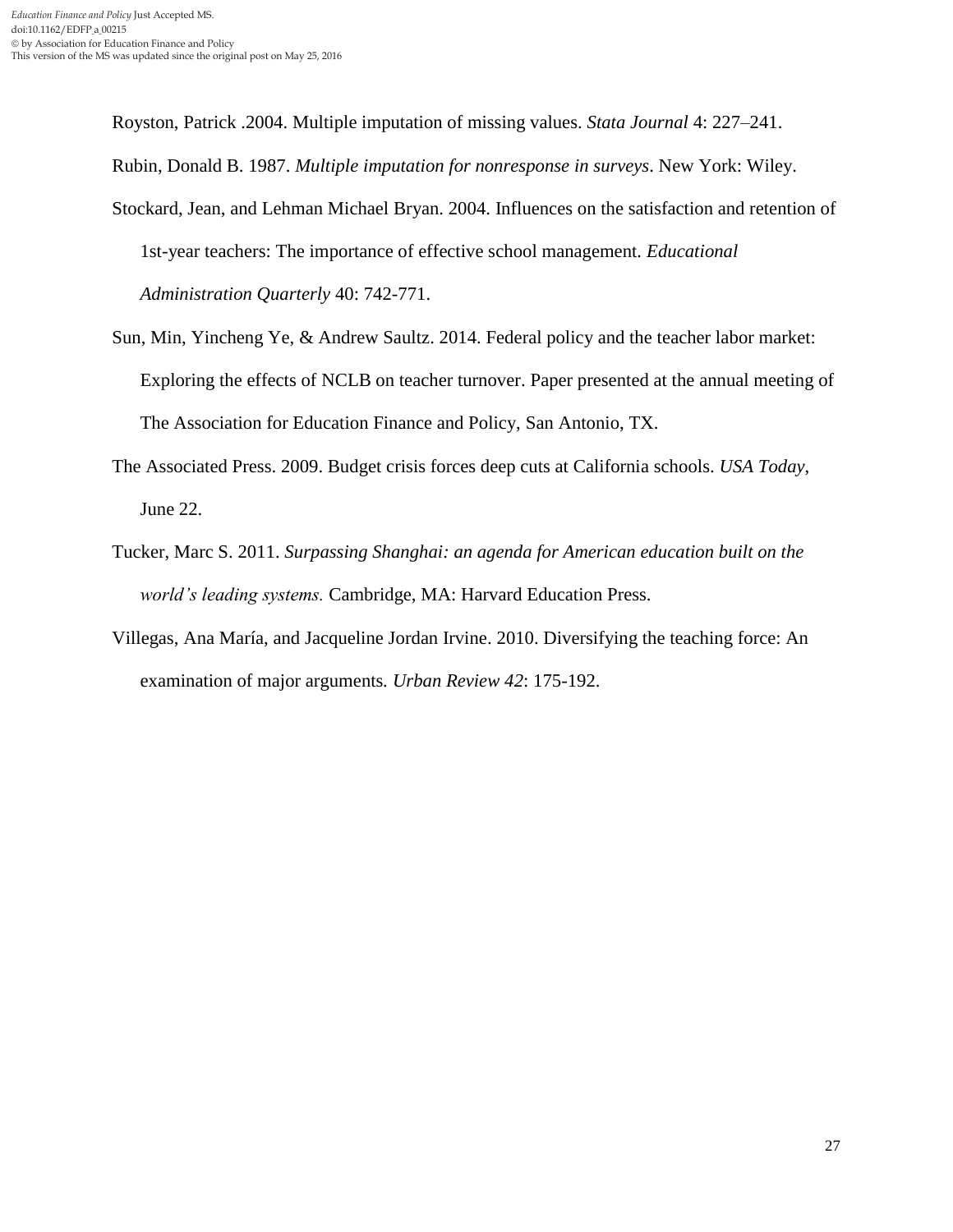## **Tables**

**Table 1.** Predicting New Teachers' SAT Percentiles as a Function of Their School Type, Grade, and Subject area

|                                     | 1993 Cohort          |                     | 2000 Cohort                                |                                              | 2008 Cohort         |                       |  |
|-------------------------------------|----------------------|---------------------|--------------------------------------------|----------------------------------------------|---------------------|-----------------------|--|
|                                     | Model 1              | Model 2             | Model 1<br>Model 2                         |                                              | Model 1<br>Model 2  |                       |  |
| <b>Secondary Grades</b>             | $8.308**$<br>(3.319) | $7.680*$<br>(3.393) |                                            | $8.150***$<br>$6.232*$<br>(2.796)<br>(2.645) |                     | $5.049*$<br>(2.927)   |  |
| <b>STEM Secondary</b>               | 5.424<br>(4.288)     | 5.435<br>(4.282)    | 8.998**<br>$6.945*$<br>(3.207)<br>(3.182)  |                                              | 9.758***<br>(3.399) | $9.512***$<br>(3.422) |  |
| Private Schools                     | 9.348***<br>(3.406)  | 7.09<br>(5.427)     | $-0.805$<br>$7.160*$<br>(4.725)<br>(6.214) |                                              | 0.217<br>(2.92)     | $-4.585$<br>(3.594)   |  |
| Private Secondary<br><b>Schools</b> |                      | 4.88<br>(9.013)     |                                            | $16.952*$<br>(7.001)                         |                     | 8.638<br>(5.742)      |  |
| N of teachers                       | 710                  |                     | 1,150                                      |                                              | 1,160               |                       |  |

*Note*. ACT scores are used in cases where SAT test score data were unavailable. Analysis excludes teachers who did not take either the SAT or ACT or for whom test score data were unavailable. SAT/ACT Percentile ranks are relative to all college graduates in each cohort. Missing values of exploratory variables were imputed using a multiple imputation procedure detailed in Appendix B. STEM = Science and math teachers in secondary grades 7- 12. Our analyses utilize the sampling weights and the Balanced Repeated Replication (BRR) weights appropriate to each of the individual B&B samples. Sample sizes rounded to the nearest 10.

Standard errors are included in the parentheses.

\*\*\* p<0.001, \*\* p<0.01, \* p<0.05,  $\dagger$  p<0.1.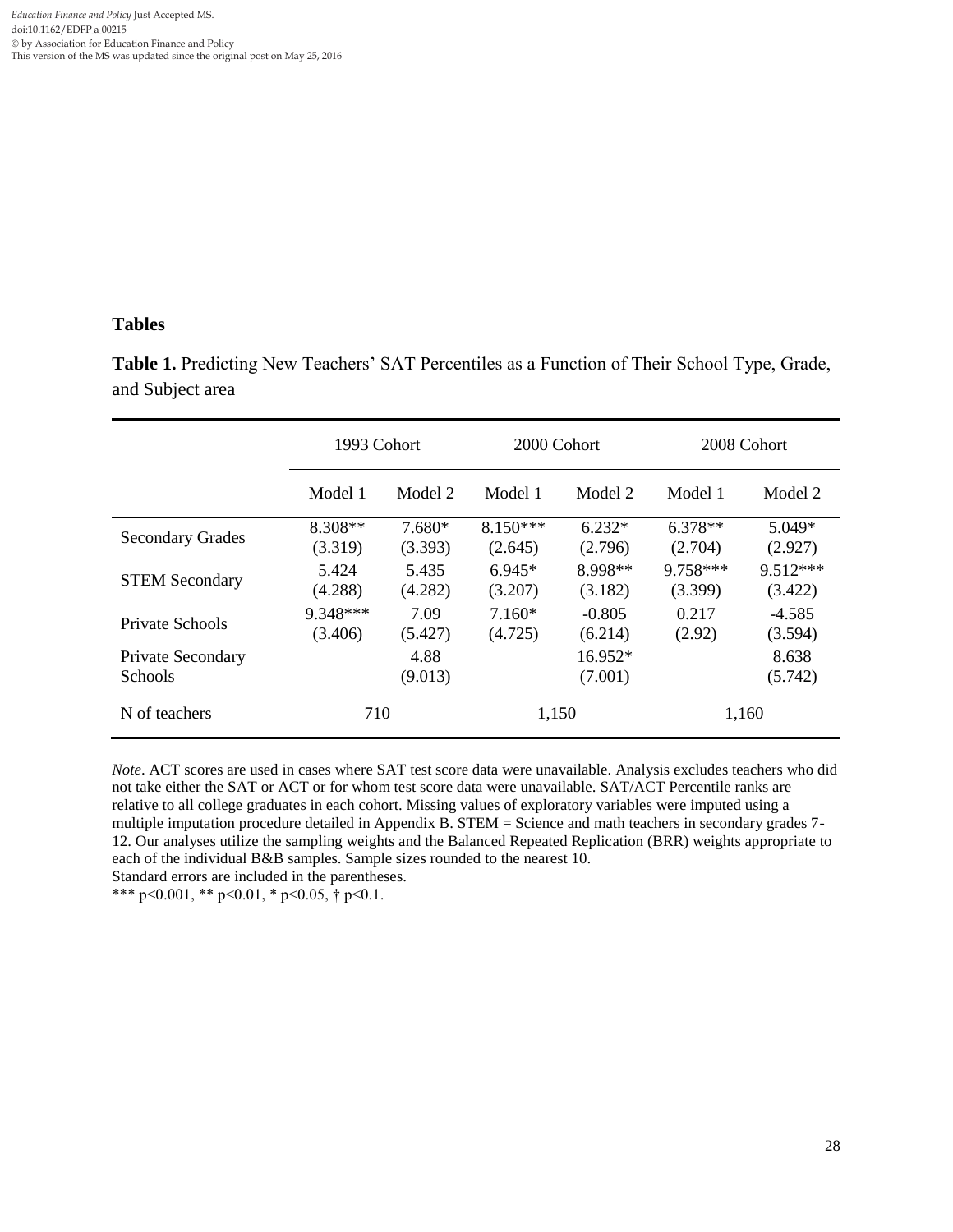Table 2. Predicting New Teachers' SAT Percentiles as a Function of Their School's Locale and Students Served

|                              | 1993 Cohort<br>Model<br>Model 1<br>$\overline{2}$ |                   |             | 2000 Cohort  | 2008 Cohort |           |  |
|------------------------------|---------------------------------------------------|-------------------|-------------|--------------|-------------|-----------|--|
|                              |                                                   |                   | Model 1     | Model 2      |             | Model 2   |  |
|                              | 2.313                                             | $6.300^{\dagger}$ | 2.210       | $-1.852$     | 1.364       | $-6.323*$ |  |
| Urban Schools                | (3.100)                                           | (3.574)           | (3.385)     | (3.295)      | (2.925)     | (3.164)   |  |
| Rural Schools                | $-3.302$                                          | $-3.010$          | $-2.839$    | $-2.951$     | $-3.219$    | $-4.132$  |  |
|                              | (3.109)                                           | (3.089)           | (2.697)     | (2.720)      | (2.733)     | (2.653)   |  |
| <b>High-poverty Schools</b>  | $-3.967$                                          | $-3.943$          | $-3.645$    | $-3.194$     | $-2.911$    | $-3.001$  |  |
|                              | (2.963)                                           | (2.950)           | (5.356)     | (5.350)      | (3.798)     | (3.479)   |  |
|                              | $-3.761$                                          | 1.648             | $-8.894***$ | $-15.948***$ | 3.311       | $-5.075$  |  |
| <b>High-minority Schools</b> | (3.775)                                           | (4.685)           | (3.973)     | (5.500)      | (3.527)     | (3.591)   |  |
| High-minority Urban          | $-12.38$                                          |                   |             | 14.138*      | 19.355***   |           |  |
| <b>Schools</b>               |                                                   | (7.818)           |             | (7.151)      |             | (5.507)   |  |
| N of teachers                | 710                                               |                   |             | 970          | 1,150       |           |  |

*Note*. ACT scores are used in cases where SAT test score data were unavailable Analysis excludes teachers who did not take either the SAT or ACT or for whom test score data were unavailable. SAT/ACT Percentile ranks are relative to all college graduates in each cohort. Missing values of exploratory variables were imputed using a multiple imputation procedure detailed in Appendix B. High-minority schools are defined as schools with >66% minority students. High-poverty schools are defined as schools in the top tercile in each period in terms of the proportion of students eligible for subsidized lunches. Our analyses utilize the sampling weights and the Balanced Repeated Replication (BRR) weights appropriate to each of the individual B&B samples. Sample sizes rounded to the nearest 10.

Standard errors are included in the parentheses. \*\*\* p<0.001, \*\* p<0.01, \* p<0.05,  $\frac{1}{7}$  p<0.1.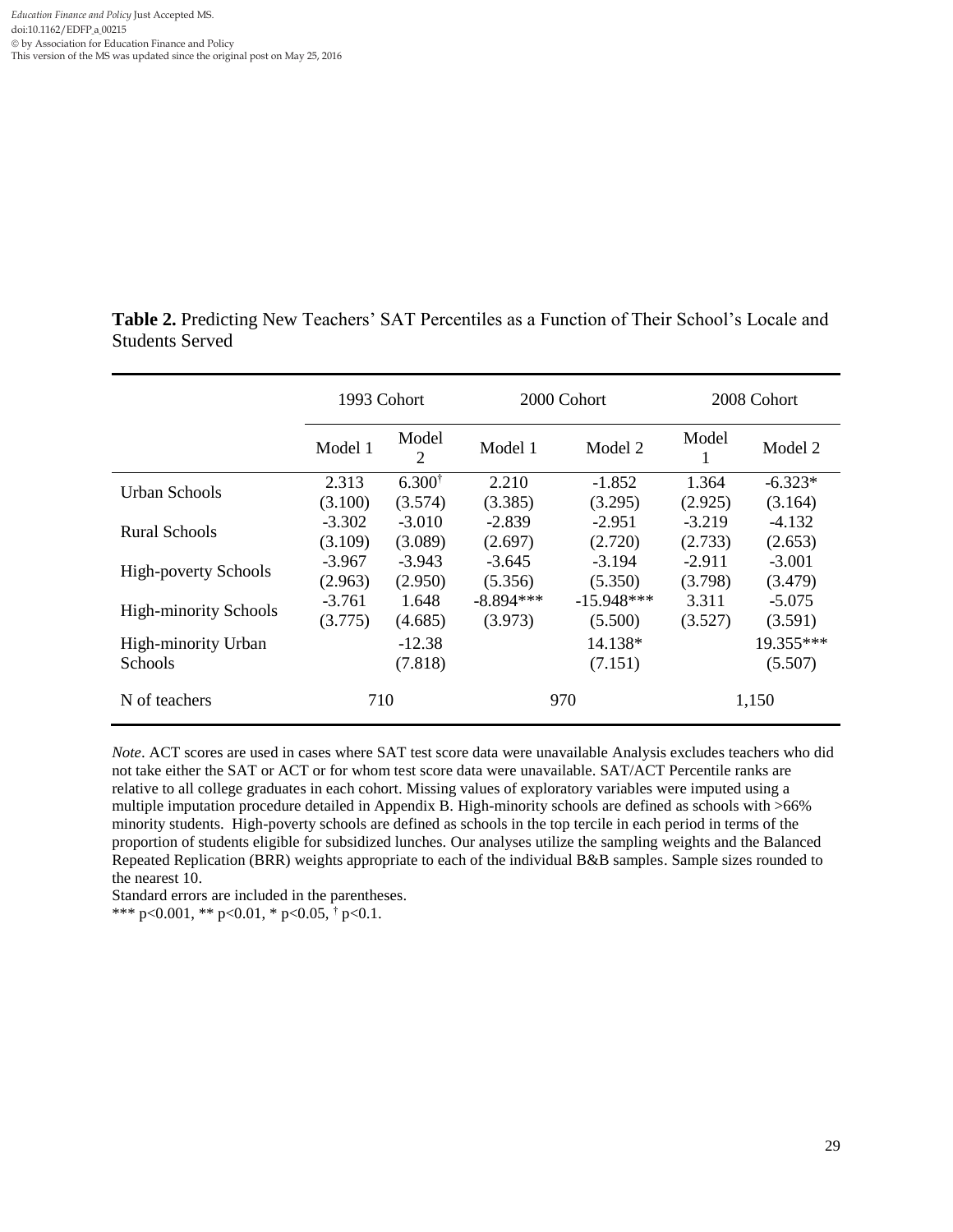|                                   | 2000 Cohort        |                   |                     | 2008 Cohort        |            |                     |  |
|-----------------------------------|--------------------|-------------------|---------------------|--------------------|------------|---------------------|--|
|                                   | <b>Job Overall</b> | Job Pay           | <b>Job Security</b> | <b>Job Overall</b> | Job Pay    | <b>Job Security</b> |  |
| Secondary teachers                | 1.188              | 0.96              | 1.603               | 0.748              | 1.075      | $0.646*$            |  |
| <b>STEM Secondary</b>             | 0.864              | 0.916             | 0.749               | 1.231              | 0.903      | $1.606^{\dagger}$   |  |
| Private Schools                   | 1.541              | 1.113             | 1.198               | $0.390*$           | $0.193***$ | 1.57                |  |
| Private Secondary                 | 0.888              | 0.794             | 0.86                | 1.162              | $5.043***$ | 0.594               |  |
| Teacher SAT / ACT<br>Percentile   | 0.993              | 1.005             | 0.995               | 0.999              | 1.000      | 0.998               |  |
| <b>Male Teachers</b>              | 0.598              | $1.343^{\dagger}$ | 1.123               | 1.242              | 1.374      | 1.403               |  |
| <b>Black or Hispanic Teachers</b> | $0.358***$         | 0.803             | 0.715               | $0.539*$           | 0.937      | $0.576*$            |  |
| N of teachers                     |                    | 1,410             |                     |                    | 1,330      |                     |  |

**Table 3.** Predicting the Likelihood of a Teacher Being Satisfied with Their Job Overall, Their Job Pay, or Their Job Security, as a Function of School Type, Teacher Role and Teacher Characteristics

*Note*. The table presents the results of logit estimations in which the dependent variable is an indicator for being satisfied (1=satisfied, 0=dissatisfied). The results are expressed in odds ratios. STEM = Science and math teachers in secondary grades 7-12. Missing values of exploratory variables were imputed using a multiple imputation procedure detailed in Appendix B. Our analyses utilize the sampling weights and the Balanced Repeated Replication (BRR) weights appropriate to each of the individual B&B samples. Sample sizes rounded to the nearest 10. \*\*\* p<0.001, \*\* p<0.01, \* p<0.05,  $\dagger$  p<0.1.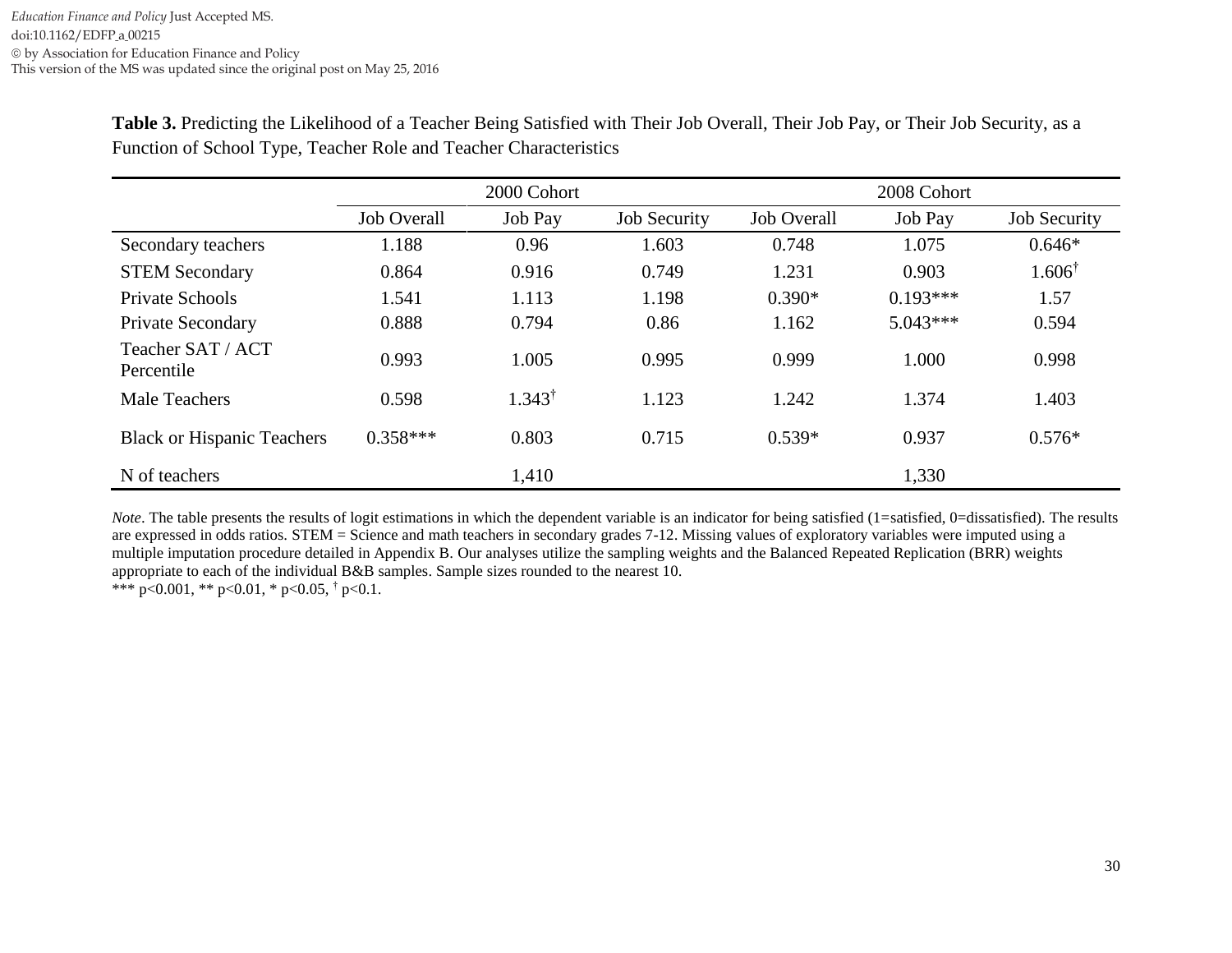| Table 4. Predicting the Likelihood of a Teacher Being Satisfied with Their Job Overall, Their Job Pay, or Their Job Security, as a |  |
|------------------------------------------------------------------------------------------------------------------------------------|--|
| <b>Function of School Context</b>                                                                                                  |  |

|                                        | 2000 Cohort        |                   |                     | 2008 Cohort        |          |                     |  |
|----------------------------------------|--------------------|-------------------|---------------------|--------------------|----------|---------------------|--|
|                                        | <b>Job Overall</b> | Job Pay           | <b>Job Security</b> | <b>Job Overall</b> | Job Pay  | <b>Job Security</b> |  |
| <b>Urban Schools</b>                   | 0.846              | 0.769             | 0.792               | $0.552^{\dagger}$  | $0.608*$ | 1.110               |  |
| <b>Rural Schools</b>                   | 0.689              | 0.875             | 0.652               | 0.680              | 0.984    | 1.472               |  |
| <b>High-minority Schools</b>           | 1.308              | 1.034             | 1.160               | $0.519*$           | 0.767    | 1.125               |  |
| <b>High-minority Urban Schools</b>     | 0.696              | $1.065^{\dagger}$ | 1.210               | 4.088*             | $2.278*$ | 1.333               |  |
| <b>Teacher Characteristic Controls</b> | Yes                | Yes               | Yes                 | Yes                | Yes      | Yes                 |  |
| N of teachers                          |                    | 1,190             |                     |                    | 1,230    |                     |  |

*Note*. The table presents the results of logit estimations in which the dependent variable is an indicator for being satisfied (1=satisfied, 0=dissatisfied). The results are expressed in odds ratios. High-minority schools are defined as schools with >66% minority students. Teacher characteristic controls include indicators for race, and gender. Missing values of exploratory variables were imputed using a multiple imputation procedure detailed in Appendix B. Our analyses utilize the sampling weights and the Balanced Repeated Replication (BRR) weights appropriate to each of the individual B&B samples. Sample sizes rounded to the nearest 10.

\*\*\* p<0.001, \*\* p<0.01, \* p<0.05,  $\dagger$  p<0.1.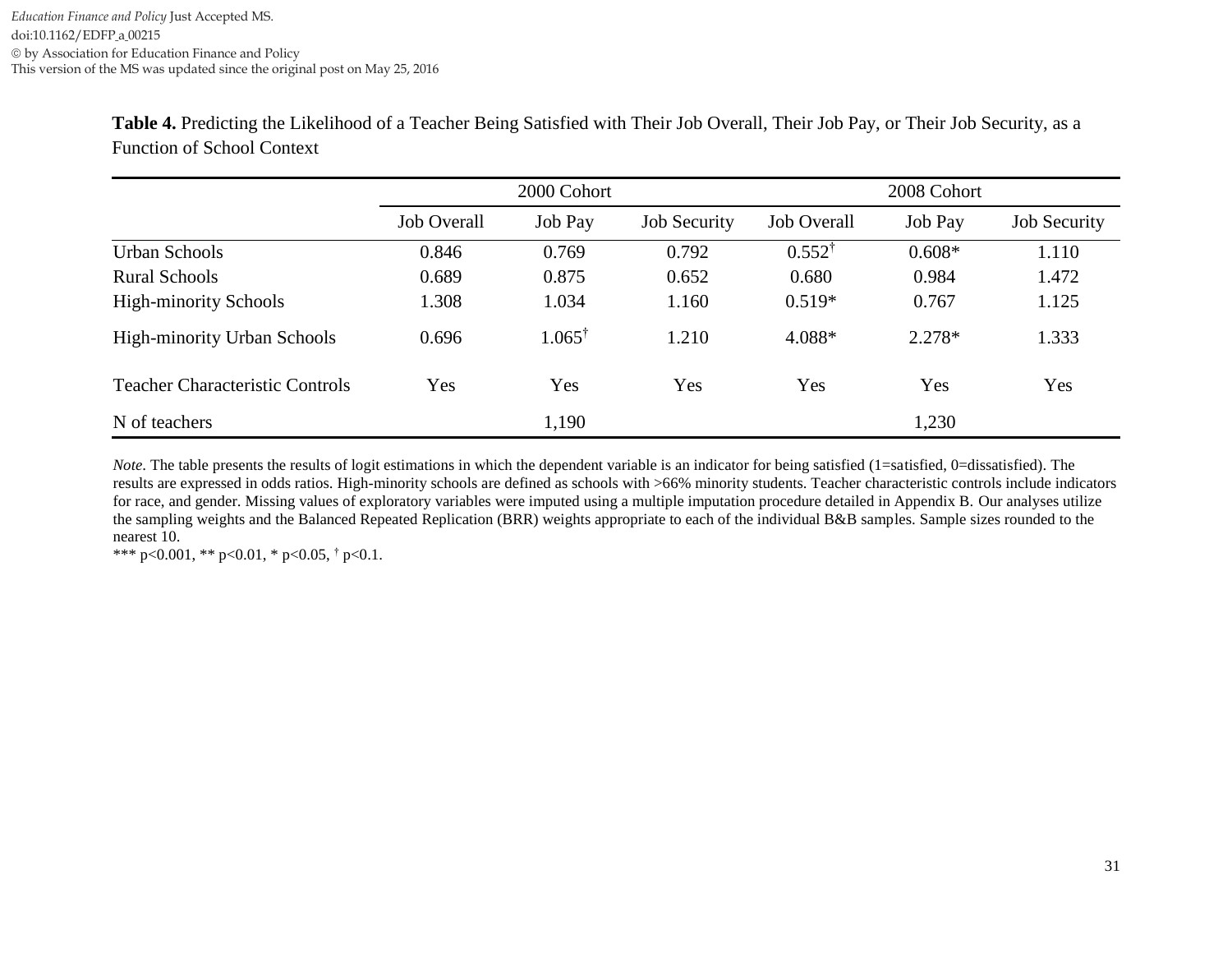## **Figure Titles**

**Figure 1.** SAT/ACT Percentile Ranks of Recent College Graduates Entering Teaching, Overall and by Subject Area

**Figure 2.** Distribution and Mean of SAT/ACT Percentiles for Recent College Graduates Entering Teaching

**Figure 3.** SAT Percentile Ranks of Graduates Entering Teaching, by Gender and Race

**Figure 4.** SAT Percentile Ranks of New Teachers at Public and Private Elementary Schools, by Cohort

**Figure 5.** SAT Percentile Ranks of New Teachers at High-minority Urban Schools, by Cohort

**Figure 6.** Percent of Recent Graduates Reporting Satisfaction with their Job Overall, Job Pay, and Job Security, by Cohort and Job Type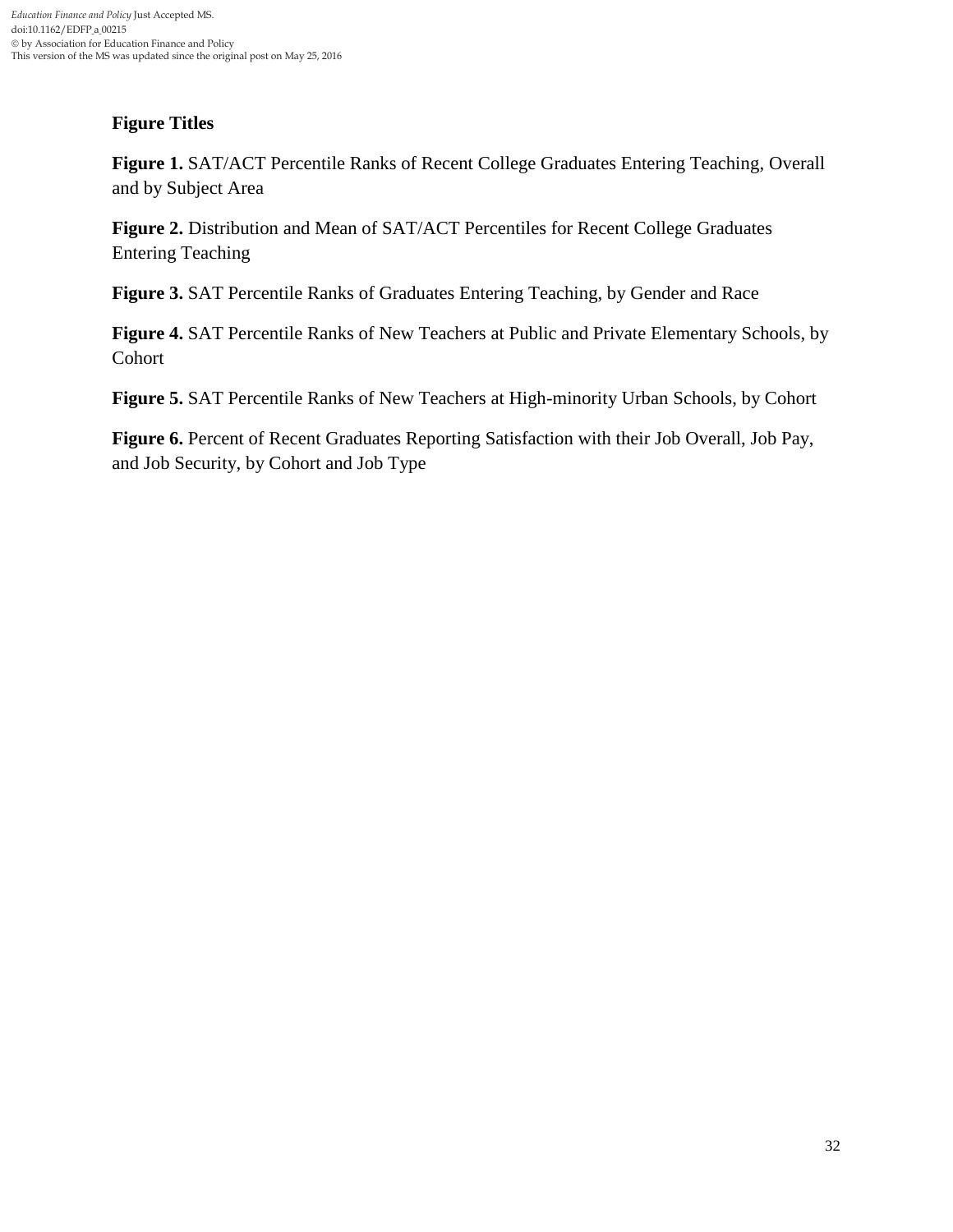## **Teacher Workforce Developments:**

## **Recent Changes in Academic Competiveness and Job Satisfaction of New Teachers**

### **Figures:**

**Figure 1.** SAT/ACT Percentile Ranks of Recent College Graduates Entering Teaching, Overall and by Subject Area



*Note*: The overall includes the average of verbal and math. The error bars indicate the 95% confidence intervals. Percentile ranks are relative to all college graduates in each cohort. ACT scores are used in cases where SAT test score data were unavailable. Sample of 1993 cohort graduates with available by-subject data is a subset of the sample for overall scores, due to missing data on by-subject ACT in 1993. Data points in all cells represent >10 observations.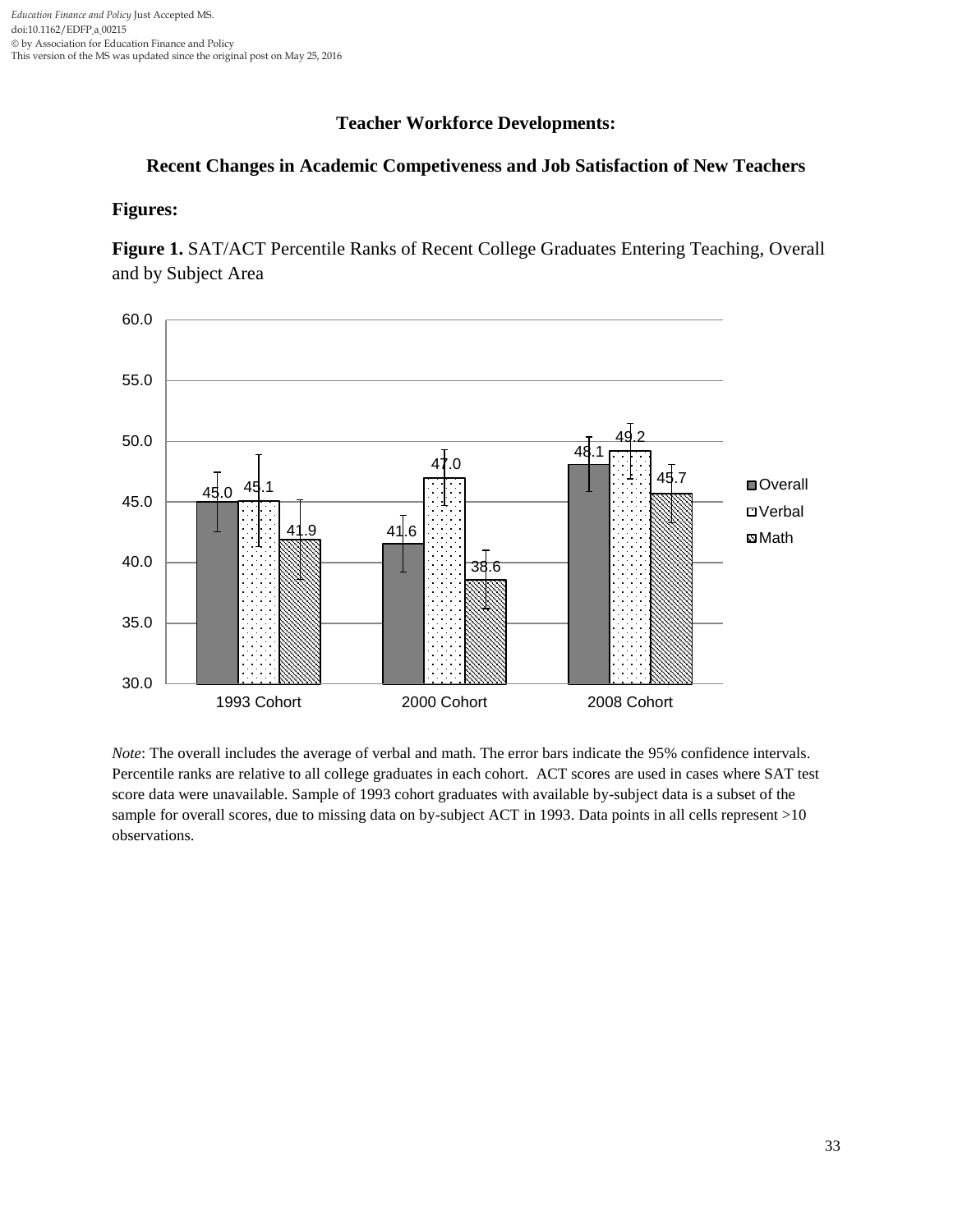

**Figure 2.** Distribution and Mean of SAT/ACT Percentiles for Recent College Graduates Entering Teaching

Note: Percentile ranks are relative to all college graduates in each cohort. ACT scores are used in cases where SAT test score data were unavailable. Data points used to estimate means all include >10 observations.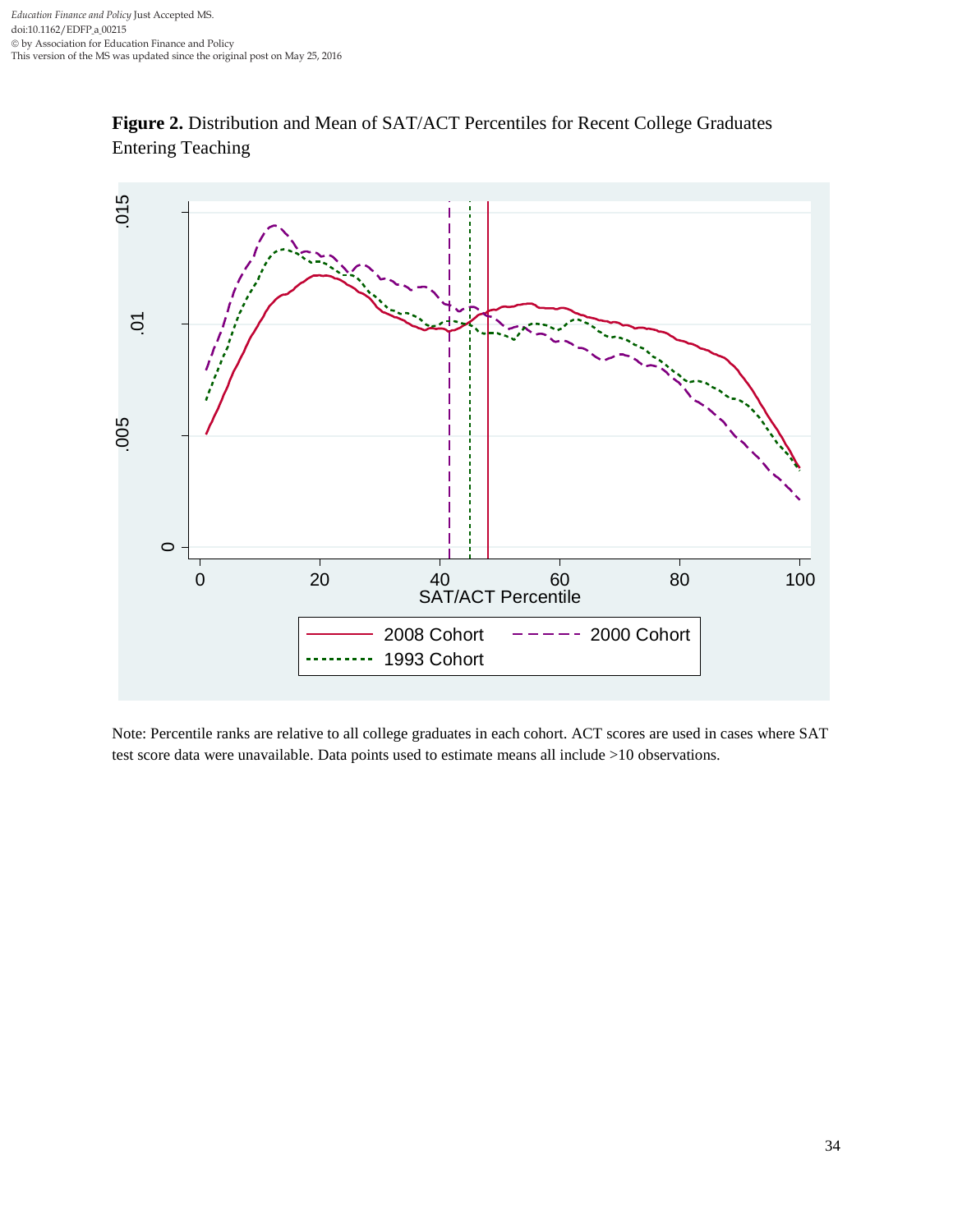

**Figure 3.** SAT Percentile Ranks of Graduates Entering Teaching, by Gender and Race

*Note*: The bar chart shows the trends in teachers' SAT percentile ranks by gender and race. The averages are labeled on the top of bars and the error bars indicate the 95% confidence intervals. ACT scores are used in cases where SAT test score data were unavailable.

The table underneath the bar chart shows the percentage of graduates working in teaching by gender and race. We also compare the ethno-racial composition of teachers to that of all professions. Data points in all cells represent >10 observations.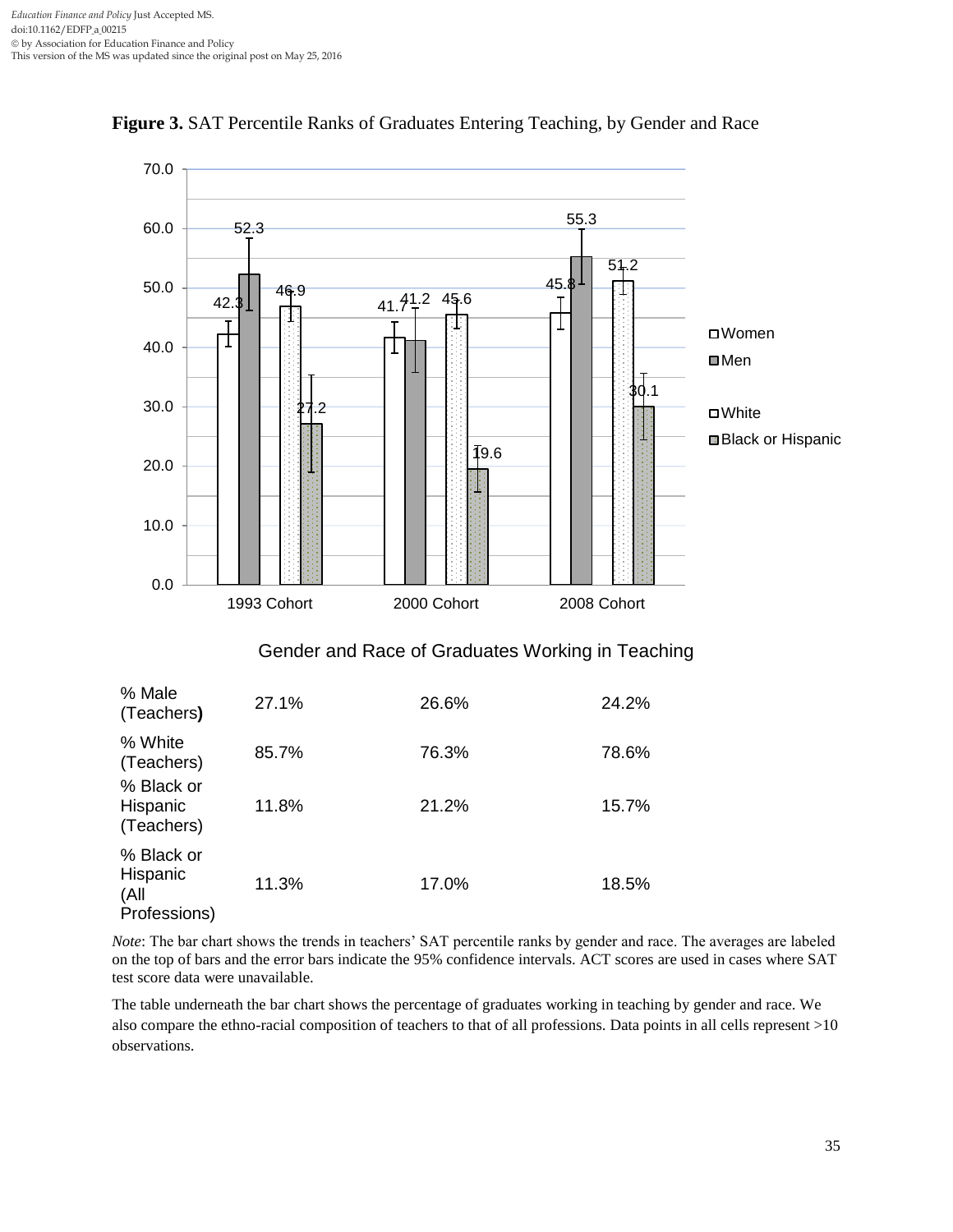

**Figure 4.** SAT Percentile Ranks of New Teachers at Public and Private Elementary Schools, by Cohort

*Note.* Percentile ranks are relative to all college graduates in each cohort. ACT scores are used in cases where SAT test score data were unavailable. ES = Elementary Schools.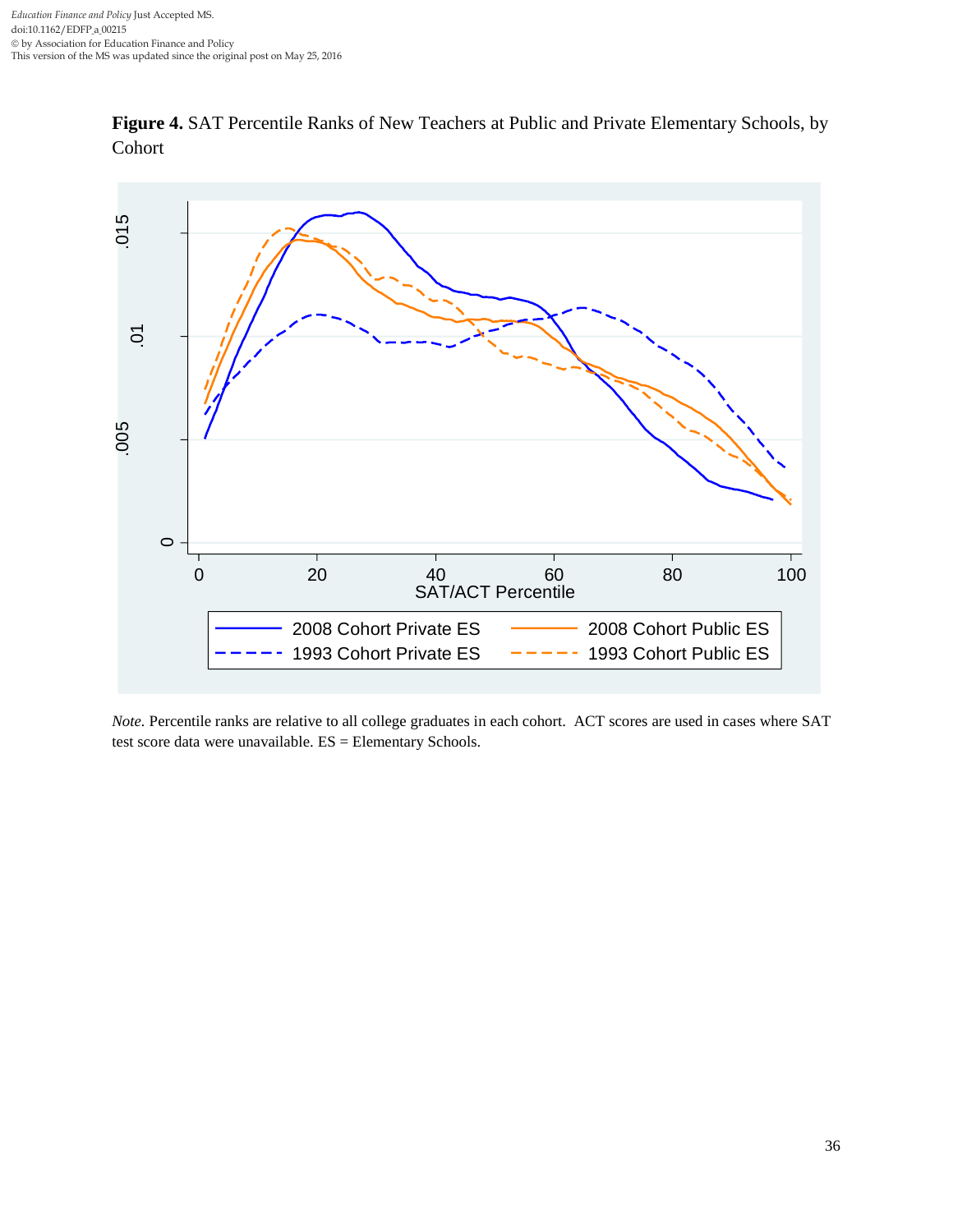

**Figure 5.** SAT Percentile Ranks of New Teachers at High-minority Urban Schools, by Cohort

*Note*. Percentile ranks are relative to all college graduates in each cohort. ACT scores are used in cases where SAT test score data were unavailable. High-minority schools are defined as schools serving >66% non-white students. Data points used to estimate means all include >10 observations.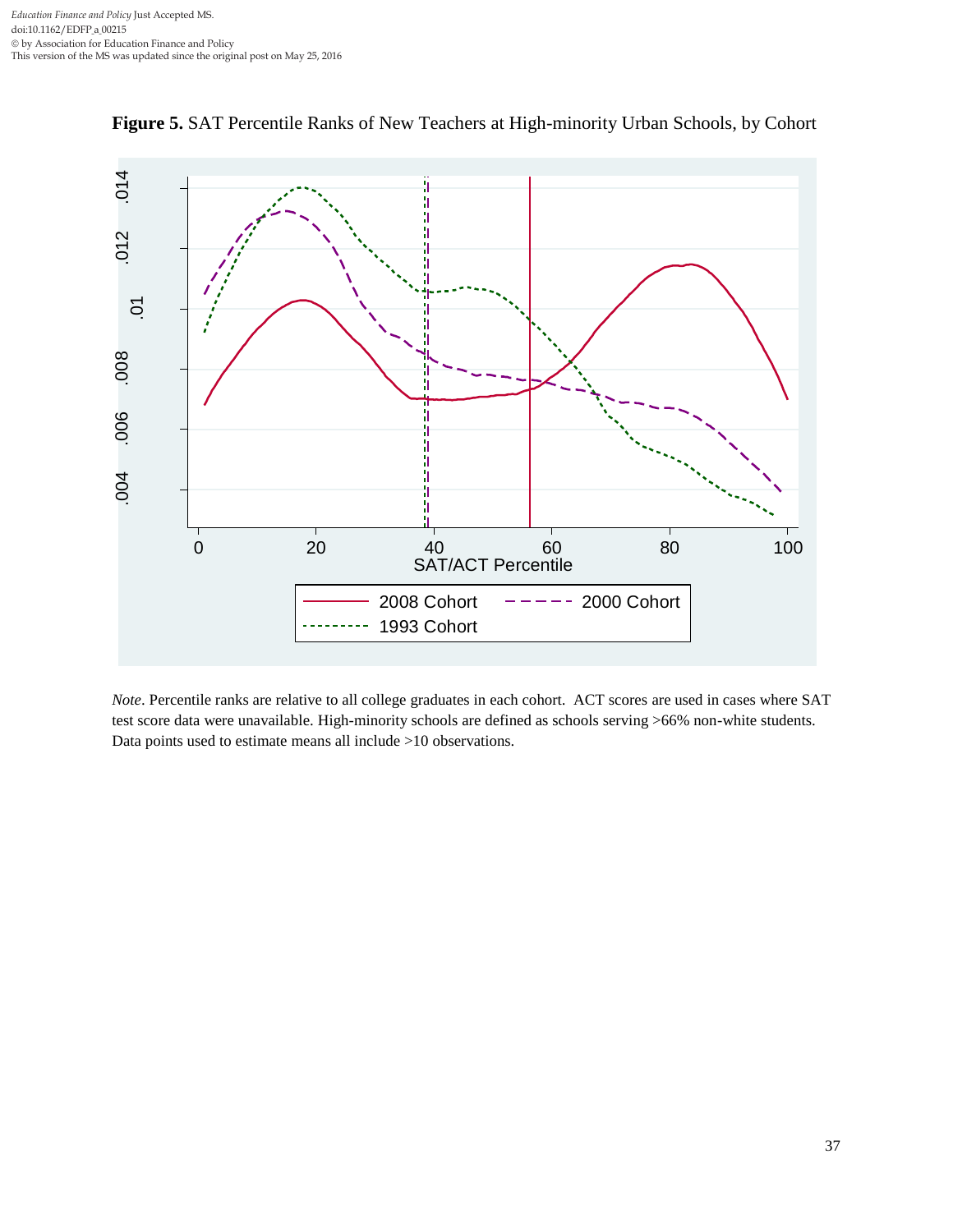



*Note*. The bars indicate the percentages of teachers and other professionals who reported being satisfied with their job overall, job pay, and job security. The error bars indicate the 95% confidence intervals. Data points in all cells represent >10 observations.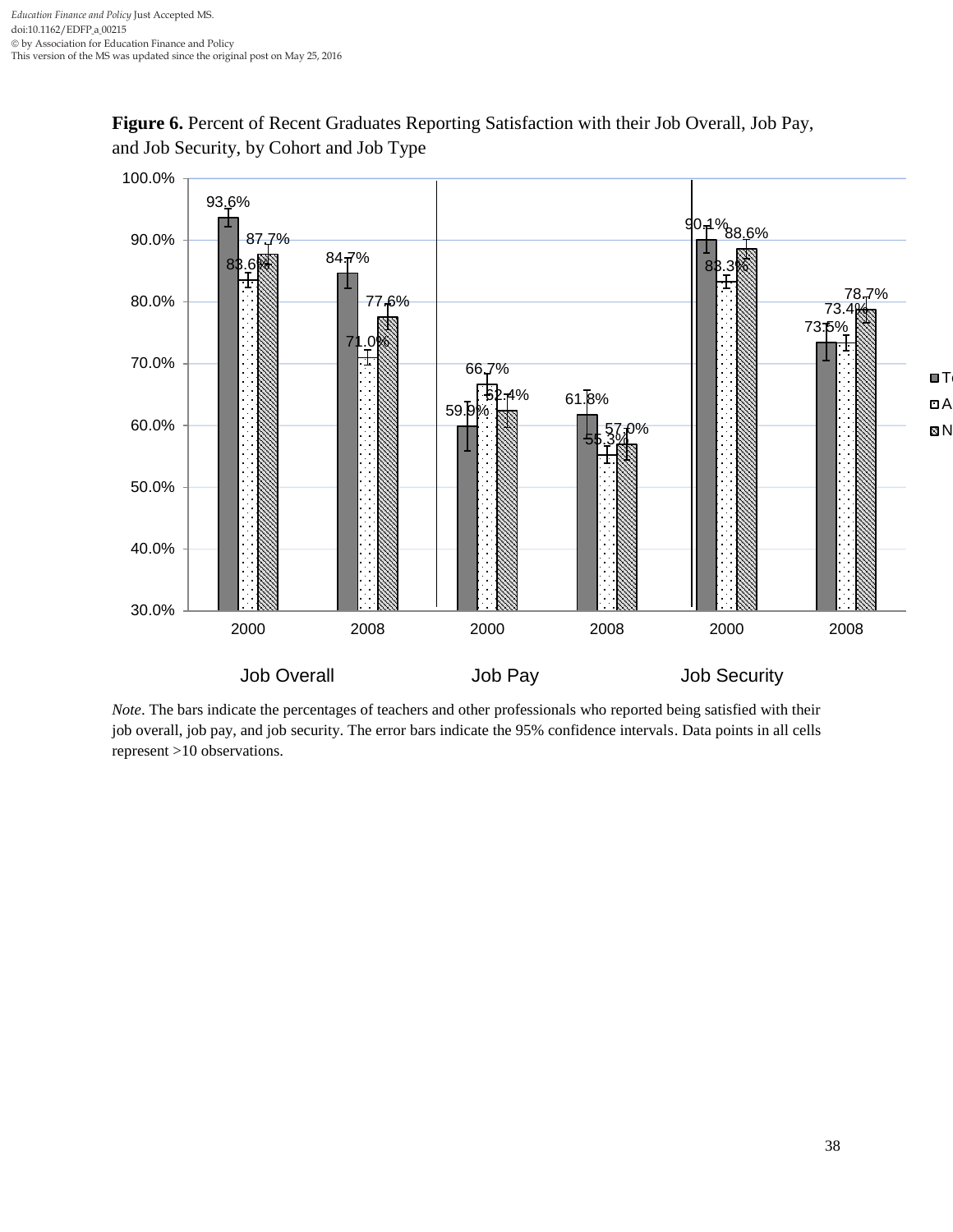## **Appendix A. Additional Tables and Figures**

|                                                 | 1993 Cohort | 2000<br>Cohort | 2008<br>Cohort |
|-------------------------------------------------|-------------|----------------|----------------|
| Teacher SAT / ACT Ability Score                 | 0.310       | 0.239          | 0.175          |
| School Sector (Public or Private)               | 0.124       | 0.200          | 0.076          |
| School Poverty (% Eligible for Lunch Subsidies) | 0.201       | 0.503          | 0.214          |
| <b>School % Minority Students</b>               | 0.099       | 0.196          | 0.081          |
| School Locale (e.g. Urban, rural, other)        | 0.222       | 0.198          | 0.077          |
| School Level (Elementary or Secondary)          | 0.258       | 0.039          | 0.076          |

**Table A-1.** Proportion of Missing Observations for Each Independent Variable Used in Our analyses, by Cohort

*Note*. Independent variables that had no missing data are not shown. Missing SAT scores include individuals who did not take the SAT or ACT and individuals for whom testing data are unavailable.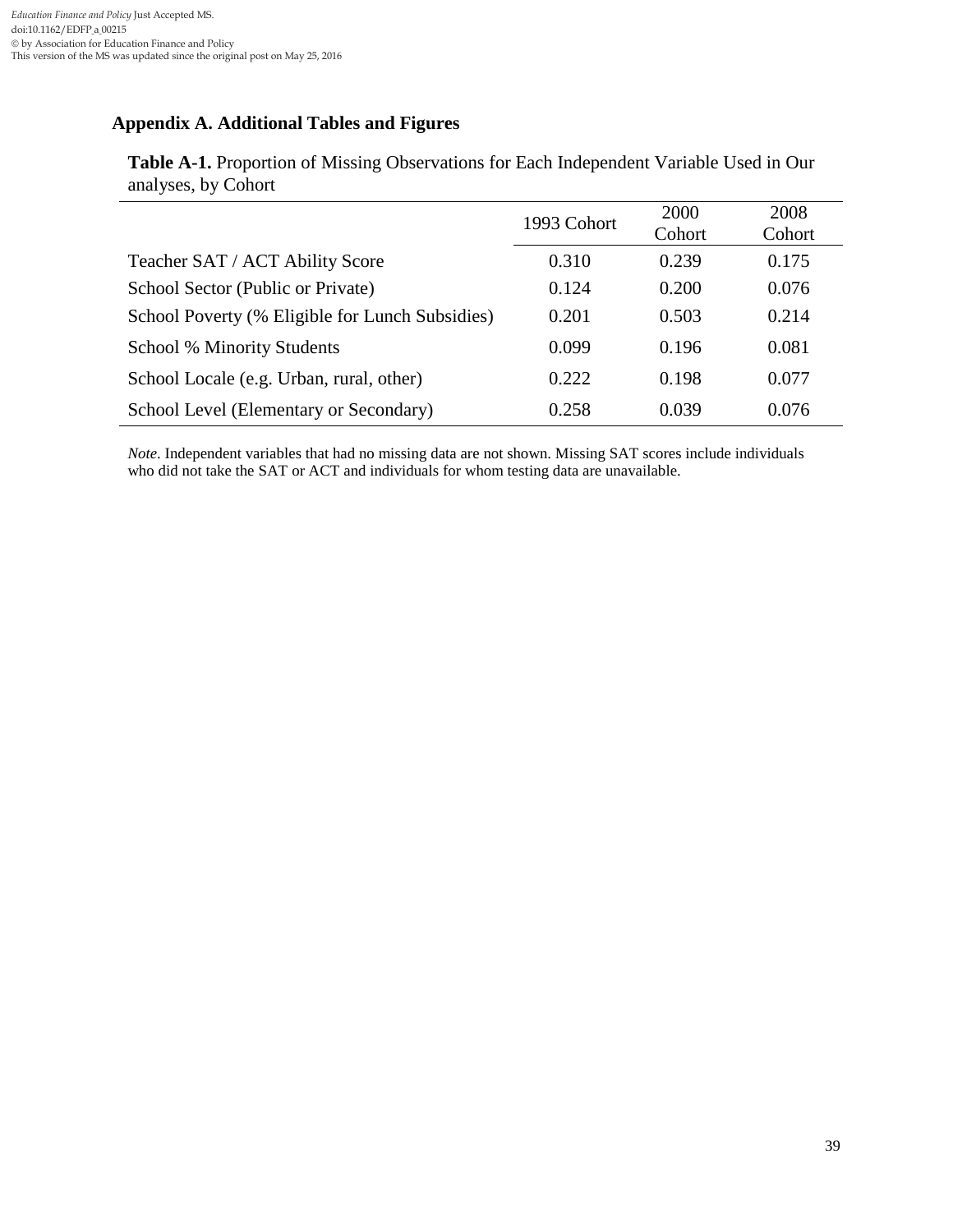|                                                | 1993 Cohort     |                 |                   | 2000 Cohort     |                 |                   | 2008 Cohort     |                 |                   |
|------------------------------------------------|-----------------|-----------------|-------------------|-----------------|-----------------|-------------------|-----------------|-----------------|-------------------|
|                                                | Missing<br>Data | Non-<br>Missing | T-test<br>p-value | Missing<br>Data | Non-<br>Missing | T-test<br>p-value | Missing<br>Data | Non-<br>Missing | T-test<br>p-value |
| <b>Teacher Proportion Male</b>                 | 0.288           | 0.256           | 0.253             | 0.292           | 0.238           | 0.130             | 0.241           | 0.242           | 0.978             |
| <b>Teacher Proportion White</b>                | 0.855           | 0.859           | 0.906             | 0.736           | 0.793           | 0.071             | 0.739           | 0.799           | 0.159             |
| <b>Teacher Proportion Black or</b><br>Hispanic | 0.112           | 0.123           | 0.733             | 0.232           | 0.190           | 0.183             | 0.182           | 0.150           | 0.377             |
| Teacher SAT / ACT Percentile                   | 47.8            | 42.8            | 0.022             | 43.3            | 39.7            | 0.148             | 47.5            | 48.3            | 0.774             |

**Table A-2.** Descriptive Statistics for Observations with and without Any Missing School Characteristic Data, by Cohort

*Note*. For simplicity, observations are categorized as missing data if they were lacking data about school sector, school locale, school level, school proportion minority students, or school proportion of students eligible for lunch subsidies. T-tests examine the statistical significance of differences in means between individuals with and without missing data from any of these school characteristics in each cohort.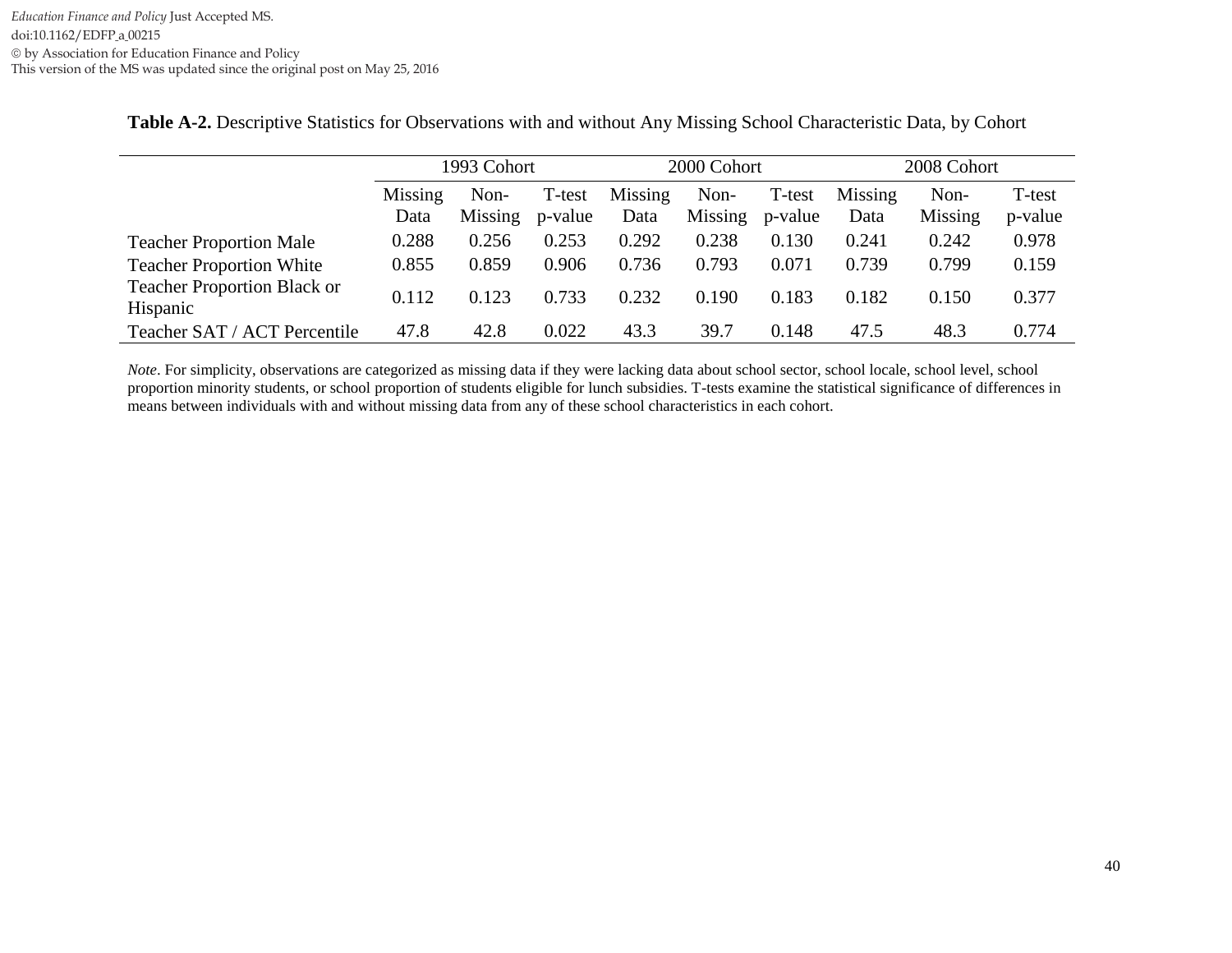## **List of Figures in Appendix A**

**Figure A-1.** SAT Percentile Ranks of New Non-Black and Non-Hispanic Teachers at Highminority Urban Schools, by Cohort

**Figure A-2.** SAT Percentile Ranks of New Black or Hispanic Teachers at High-minority Urban Schools, by Cohort

**Figure A-3.** Satisfaction with Job Security, California Compared to Other States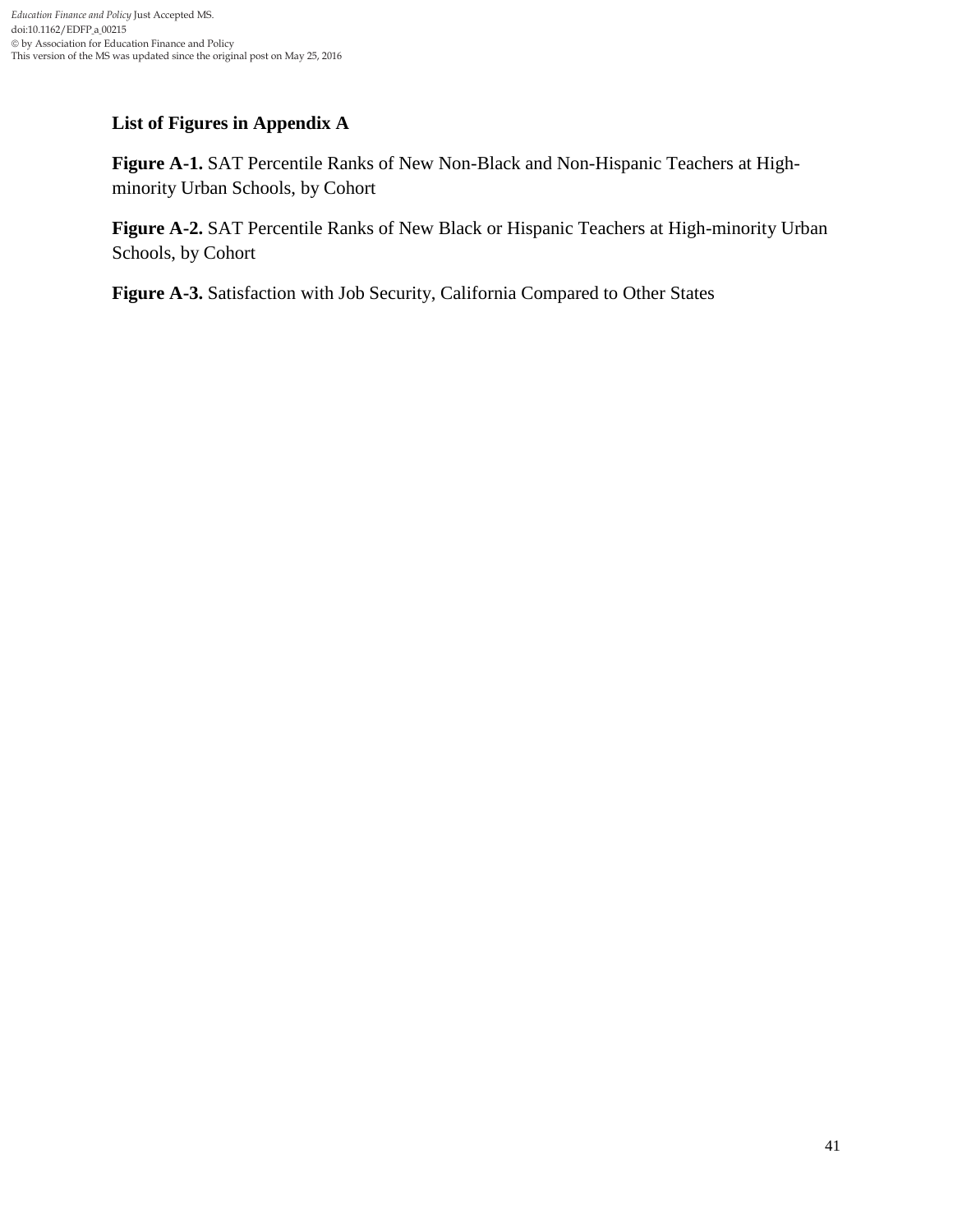



*Note*. Percentile ranks are relative to all college graduates in each cohort. ACT scores are used in cases where SAT test score data were unavailable. High-minority schools are defined as schools serving >66% non-white students. Data points used to estimate means all include >10 observations.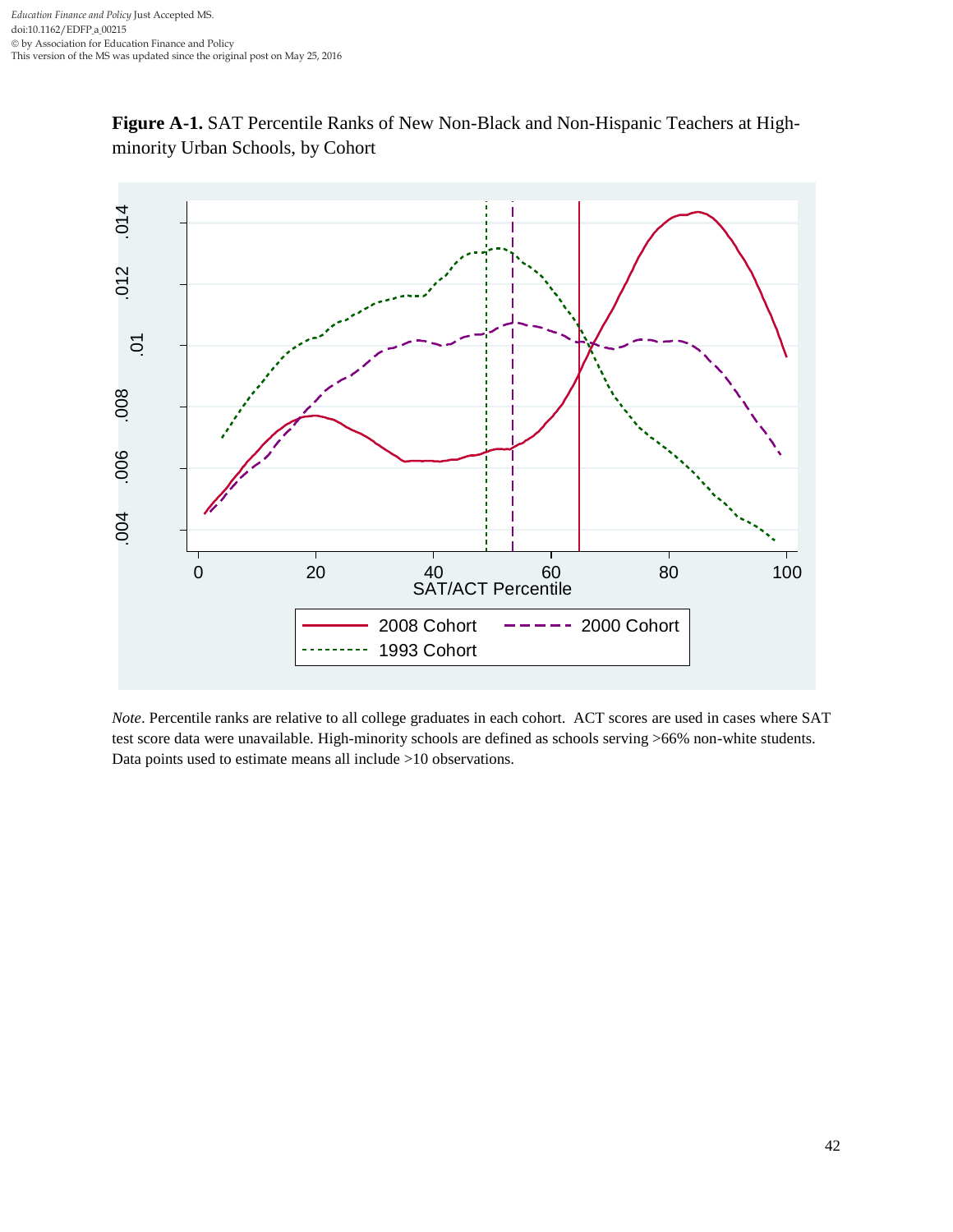



*Note*. Percentile ranks are relative to all college graduates in each cohort. ACT scores are used in cases where SAT test score data were unavailable. High-minority schools are defined as schools serving >66% non-white students. Data points used to estimate means all include >10 observations.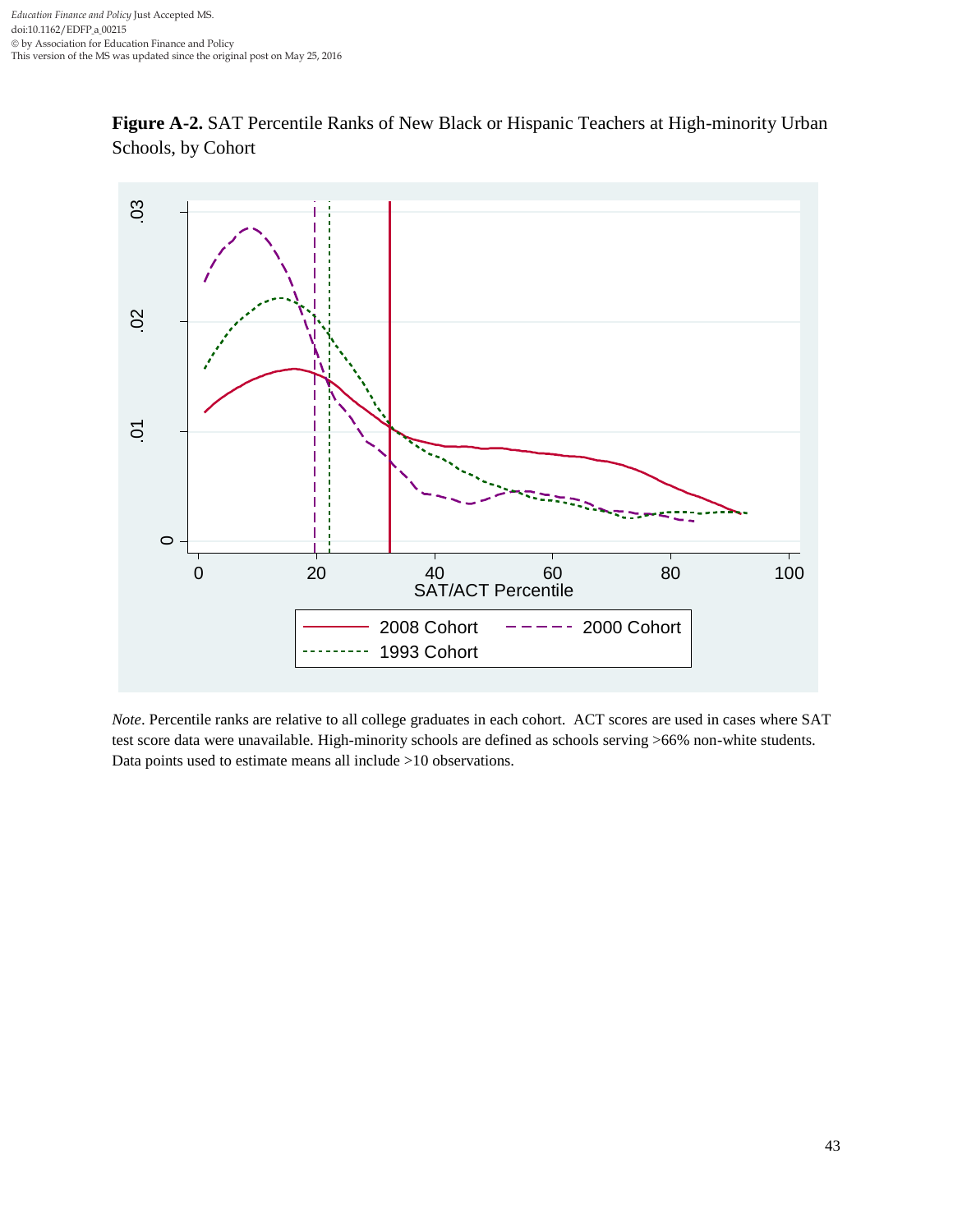

**Figure A-3.** Satisfaction with Job Security, California Compared to Other States

*Note*. The bars indicate the percentages of teachers and other professionals who reported being satisfied with their job security. The error bars indicate the 95% confidence intervals. Data points in all cells represent >10 observations.